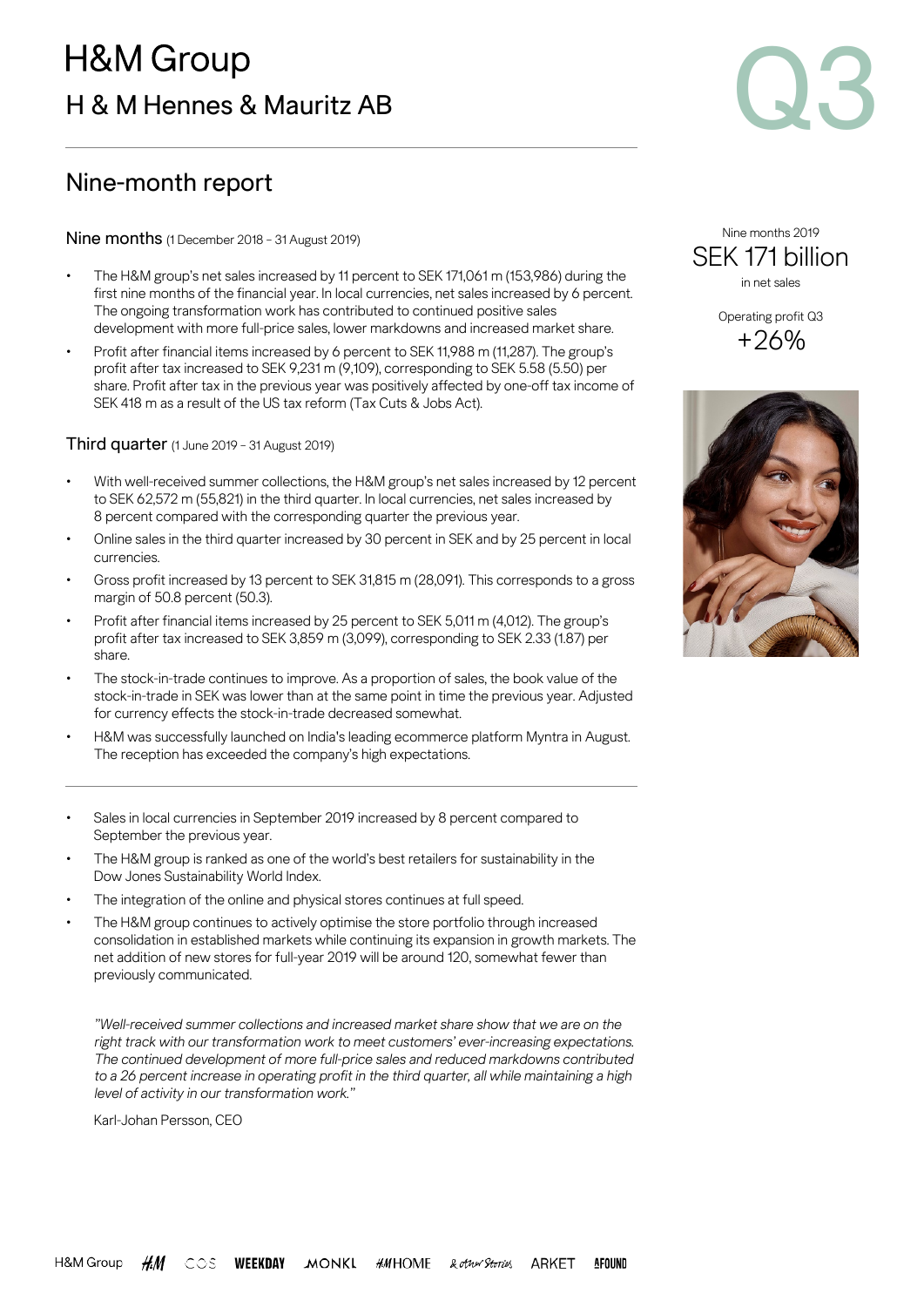## Comments by Karl-Johan Persson, CEO

"Well-received summer collections and increased market share show that we are on the right track with our transformation work to meet customers' ever-increasing expectations. Continued increases in full-price sales and decreases in markdowns contributed to a 26 percent increase in operating profit in the third quarter, all while maintaining a high level of activity in our transformation work.

Growth was good in many markets, including the US where sales in local currencies rose by 19 percent, Poland by 20 percent, Italy by 15 percent, Russia by 12 percent and India by 29 percent. Sales also developed strongly in South America – in Chile, for example, where we grew by 32 percent. However, things were a bit tougher in some of our franchise markets due to challenging macro factors.

Total sales in the group increased by 12 percent in SEK and 8 percent in local currencies in the third quarter. The sales growth was driven by both stores and online, with a very strong increase in online sales of 30 percent in SEK and 25 percent in local currencies.

Customer focus is our highest priority. We are therefore continuing to invest in the best combination of fashion, quality, price and sustainability. And to make the customer experience even more inspiring and easy, we are integrating our digital and physical channels more and more – including through the continued rollout of Click & Collect and online returns in store, along with improved search functions, more flexible payment options and faster deliveries. We are also developing innovative new features, including services aimed at sustainability and reuse.

In parallel with the integration of stores and online shopping we keep optimising the store portfolio, including more consolidation in established markets and expansion in growth markets. We are also expanding via new channels. At the end of the quarter H&M launched on Myntra, India's leading ecommerce platform, while & Other Stories opened on Tmall in China and H&M online was launched in Indonesia, followed by Thailand in September. H&M also opened its first store in Belarus, bringing us to a total of 73 markets. All the launches and openings got a good reception. Through our continued investments in tech and the supply chain we also plan later this year to offer our customers the chance to shop online from COS, Weekday, Monki, & Other Stories and ARKET in up to 70 or so new markets.

Our ongoing transformation work to meet customers' ever-increasing expectations is bearing fruit. The new season has got off to a promising start, with a positive reception for our early autumn collections. Looking ahead, we remain humble considering the challenges brought by the rapid shift in fashion retail. Our transformation work is therefore continuing at a fast pace in all parts of the company. We are convinced that this will contribute to positive development for the H&M group for many years to come."

#### **Strategic focus areas**

The rapid shift in fashion retail continues. We are driving our transformation work based on our strategic focus areas in order to meet customers' ever-increasing expectations and to future-proof the H&M group.

#### Create the best customer offering

Product assortment – secure the best combination of fashion, quality, price and sustainability for all the brands.

Physical stores – continued development of new concepts and optimisation of the store portfolio. Online stores – improvements such as faster and more flexible delivery and payment options. Continued integration of our physical stores and online stores to enhance the customer experience.

#### Fast, efficient and flexible product flow

Make the supply chain even faster, more flexible and more efficient.

Initiatives within advanced data analytics and AI.

#### Investments in infrastructure – our tech foundation

Continued investments in our tech infrastructure including robust scalable platforms that enable faster development of various customer apps and new technologies.

#### Adding growth

Digital expansion into new markets.

Physical stores – continued expansion with a focus on growth markets.

Develop new concepts and business models.

*Read more about our initiatives and our sustainability work on the next page and a[t hmgroup.com.](https://hmgroup.com/investors.html)*



2 other General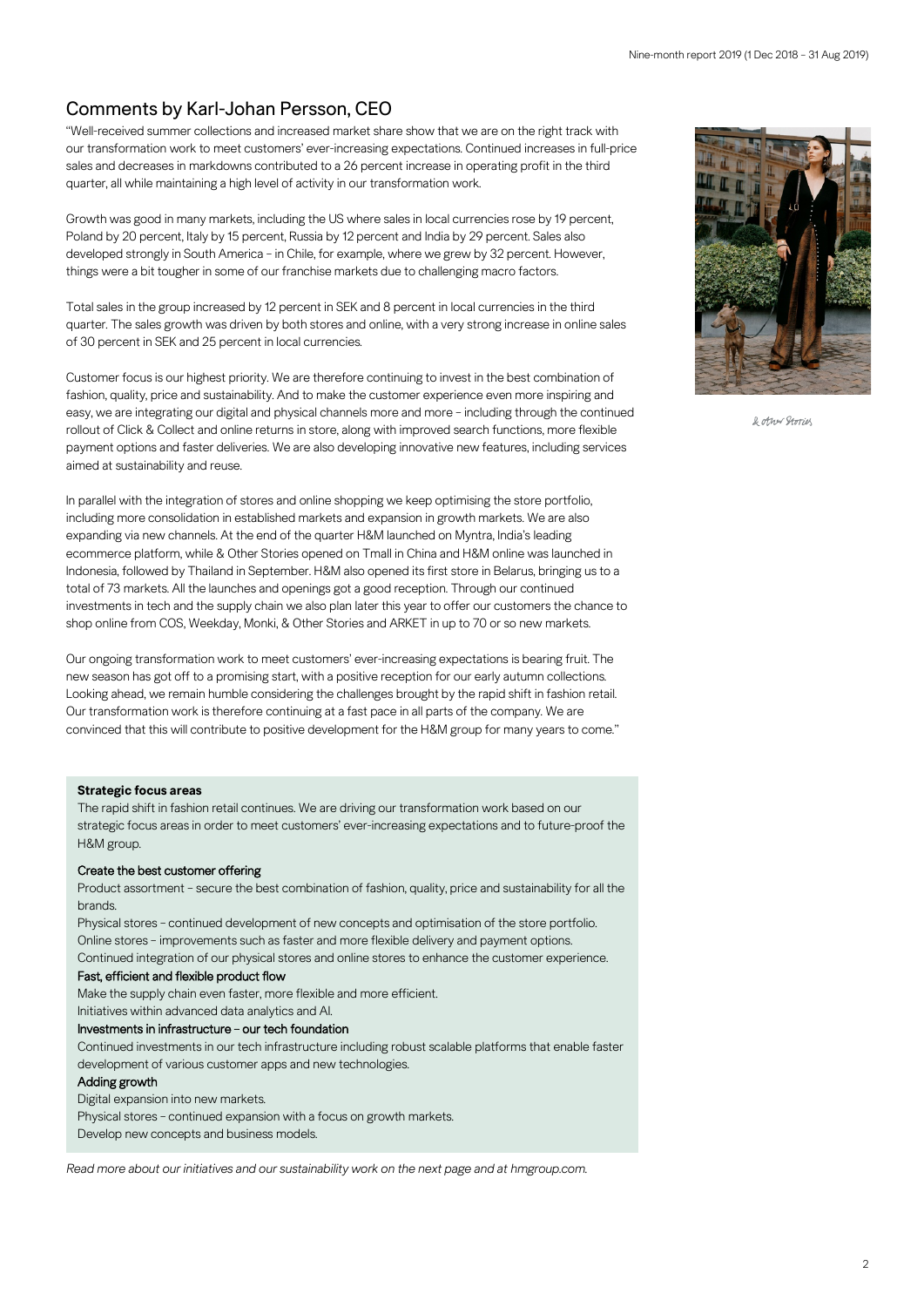## Initiatives for an improved customer experience

Here are some examples of new and ongoing initiatives for creating the best offering and experience for customers wherever we meet them. Mobiles are key as digital and physical channels become increasingly integrated. We are continuing to upgrade hm.com and H&M's mobile app with simpler navigation, improved product visuals and integrated search functions, as well as more payment and delivery options.

- Pay Later. Members of H&M's customer loyalty programme can now shop and pay later against invoice, whether shopping in store or online. The launch in Switzerland and the UK went very well and it is clear that customers appreciate the new payment solution. Rollout will continue in 2019 when the service is integrated into the H&M app in Sweden, Austria, the Netherlands, Denmark, Finland and the US.
- Digital receipts. Today customers can get digital store receipts in the H&M app instead of being given a physical receipt in the store. The service has been launched in the US, UK and Switzerland, to be followed by further markets in autumn 2019.
- Visual Search is available in 31 markets and uses image recognition to help customers move directly from inspiration to purchase.
- Next day delivery is offered in 15 markets and more will be added in 2019.
- Same day delivery is available in countries such as the Netherlands and the UK, and will be rolled out to more markets during the year.
- Find in Store is available in 21 markets and more will be added during the year, including the US and Peru. This function lets customers use their mobile to find an item they have seen online in the right size and at the right store.
- Scan & Buy is available in all 50 online markets. The customer scans the QR code on a product in store to find and buy the item online in the size and colour they want.
- In-Store Mode shows customers which items are in the store they are currently in, as well as online. This mobile service is available in 11 markets and will be launched in two more in 2019.
- Click & Collect is available in 12 markets, to be joined by two more markets in 2019.
- Online returns in store is available in 15 markets and will be rolled out further in 2019.
- **#HMxME** is a gallery that invites customers to share their own fashion stories from Instagram while also providing an easy way to buy the items in the images. #HMxME is available in 44 markets.
- Recommended Size helps customers find the right size online based on previous purchases. This function is available in five markets and is scheduled for rollout to more markets in 2019.
- Rate & Review, which allows customers to rate and review H&M products, is offered in 19 markets and will be rolled out to several new markets in 2019.
- H&M's customer loyalty programme is now in 19 markets following its successful launch in the US, Canada and Russia. During the autumn the customer loyalty programme will be integrated into the Chinese communications app WeChat, which has around a billion users.
- RFID is currently in 15 H&M markets. The global roll-out will continue to more markets in 2019.
- H&M Beauty Bar by Dashl, offering beauty treatments, is being launched as a new collaboration in Sweden. Customers in the store can book and enjoy treatments for hair, nails and make-up.
- H&M's collaboration with Instagram in the US, where customers can shop directly from inspirational images, is being developed further. Customers can now get notifications on Instagram when H&M releases new collections.
- Monki live shopping is launching on monki.com during the autumn. Fans of #monkistyle get a real-time shopping experience that lets them interact with a live stream along with other customers, and shop for the products they see live. All without having to leave the live stream. Monki will also be launching Monkisphere, a new digital chat forum on monki.com where members can ask and answer questions and share knowledge. Monkisphere also lets people rate, review and style the latest Monki looks.



**MONKL**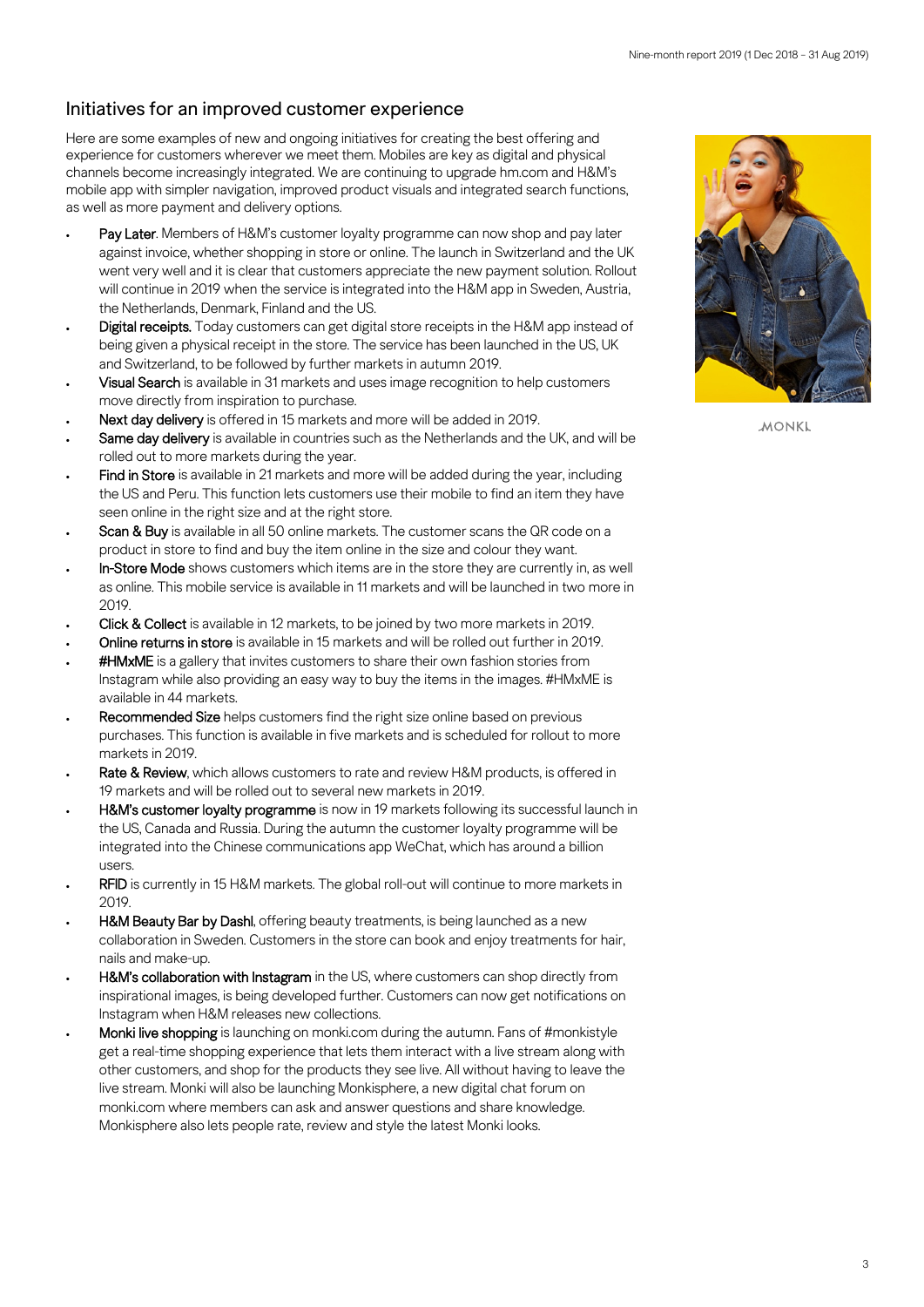## Product flow

The supply chain is one of the H&M group's focus areas where speed, flexibility and efficiency are keywords for providing an even better customer experience. The ongoing work encompasses the entire flow of goods and how we ensure that we have the right product in the right place at the right time, at the right cost. An important part of this is our logistics centres and our logistics systems – where changes this autumn include:

- UK: In Milton Keynes, just north of London, we are opening a brand new high-tech logistics centre for both stores and online.
- China: Replacement of the group's logistics system continues with preparations for the implementation of the new system in the logistics centre outside Shanghai. Planned golive at the end of November.

## **Sustainability**

We continue to add value for our customers through our sustainability work, such as our goal to be climate positive throughout our value chain by 2040. We are consistently increasing the use of sustainable materials in our product range and aim for all our cotton to be sourced in a more sustainable way by 2020. The H&M group has a circular approach and endeavours to use only renewable energy.

• Circular use of resources The H&M group's brands are offering customers new collections, innovations and collaborations enabling a more circular use of resources: Restore – COS' collection of carefully restored garments. Recommerce – & Other Stories sells second-hand via Sellpy, which is co-owned by the H&M group. Remade – redesigned garments at Weekday, which also offers on-demand printing on t-shirts and reusable online packaging in partnership with RePack. Rental – H&M garment rental will be tested out at a store in Stockholm this autumn.

Repair – mending and alterations through H&M Take Care.

- More sustainable shipping options We have more and more climate-smart transport in our supply chain, with vehicles that run on electricity, biofuel or biogas. Customers in the Netherlands will shortly be able to choose green home deliveries using cars that run on biogas and cycles.
- Dow Jones Sustainability World Index. The H&M group is ranked as one of the world's best retailers for sustainability in the Dow Jones Sustainability World Index. Moreover, the H&M group is ranked top in its sector in a number of areas such as human rights, environmental reporting, packaging and supply chain management.
- Fashion Pact The H&M group is one of the signatories to Fashion Pact, joining other fashion and textiles companies in committing to concrete action to deal with environmental challenges facing the industry in respect of the climate, biodiversity and oceans. This commitment is in line with the H&M group's ambitious environmental goals, such as becoming climate positive throughout our value chain by 2040.

Read more about many of these initiatives and our sustainability work a[t hmgroup.com.](https://hmgroup.com/media/news.html)



 $AM$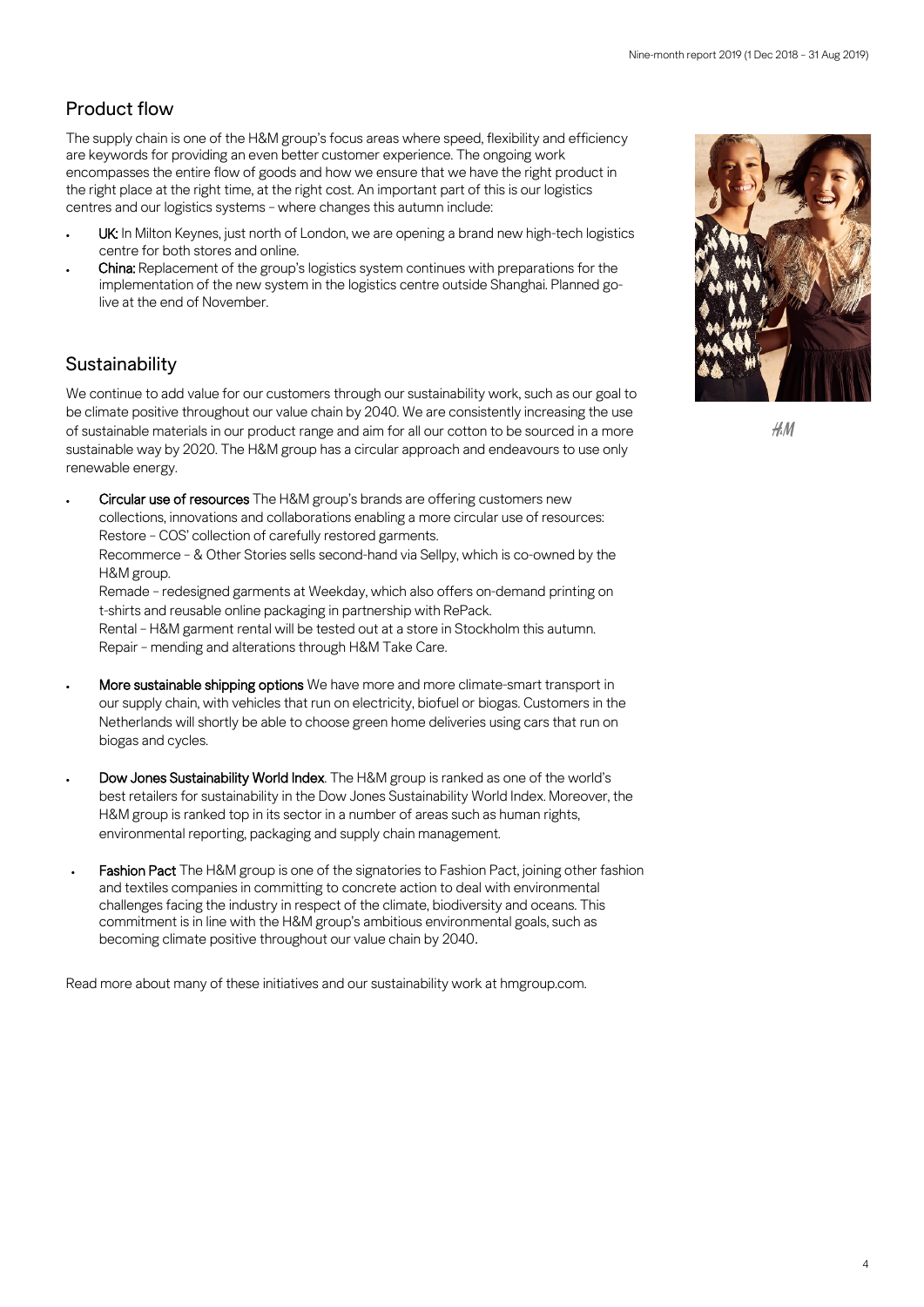#### Sales





Net sales increased by 12 percent to SEK 62,572 m (55,821) in the third quarter. Net sales in the nine-month period increased by 11 percent to SEK 171,061 m (153,986). In local currencies the H&M group's net sales increased by 8 percent in the third quarter and by 6 percent in the ninemonth period.

Online sales in the third quarter increased by 30 percent in SEK and in local currencies the increase was 25 percent.

New Business increased sales in the third quarter by 18 percent in SEK and by 16 percent in local currencies.

|                      | $Q3 - 2019$      | $Q3 - 2018$      | Change in %    |          | 31 Aug - 19 | $Q3 - 2019$    |
|----------------------|------------------|------------------|----------------|----------|-------------|----------------|
|                      | SEK <sub>m</sub> | SEK <sub>m</sub> | <b>SEK</b>     | Local    | Number of   | New stores     |
|                      | net sales        | net sales        |                | currency | stores      | (net)          |
|                      |                  |                  |                |          |             |                |
| Germany              | 8,955            | 8,287            | 8              | 5        | 462         | $\mathcal{O}$  |
| <b>USA</b>           | 8,232            | 6,503            | 27             | 19       | 580         | 5              |
| <b>UK</b>            | 3,863            | 3,734            | 3              |          | 300         | $-1$           |
| France               | 3,468            | 3,124            | 11             | 8        | 232         | $-2$           |
| China                | 3,075            | 2,785            | 10             | 8        | 524         | $-9$           |
| Sweden               | 2,387            | 2,260            | 6              | 6        | 178         | $\overline{0}$ |
| Italy                | 2,236            | 1,900            | 18             | 15       | 178         | $-2$           |
| Spain                | 2,177            | 2,086            | $\overline{4}$ | 1        | 168         | 1              |
| Russia               | 2,047            | 1,735            | 18             | 12       | 142         | 1              |
| Poland               | 1,817            | 1,471            | 24             | 20       | 189         | $\overline{2}$ |
|                      |                  |                  |                |          |             |                |
| Others*              | 24,315           | 21,936           | 11             | 9        | 2,019       | $-2$           |
| Total                | 62,572           | 55,821           | 12             | 8        | 4,972       | $-7$           |
| * Of which franchise | 1,464            | 1,570            | $-7$           | $-10$    | 256         | $-1$           |

#### Sales in top ten markets, third quarter

The difference between the sales increase in SEK and in local currencies is due to how the Swedish krona has developed against the overall basket of currencies in the group compared with the same period last year.

COS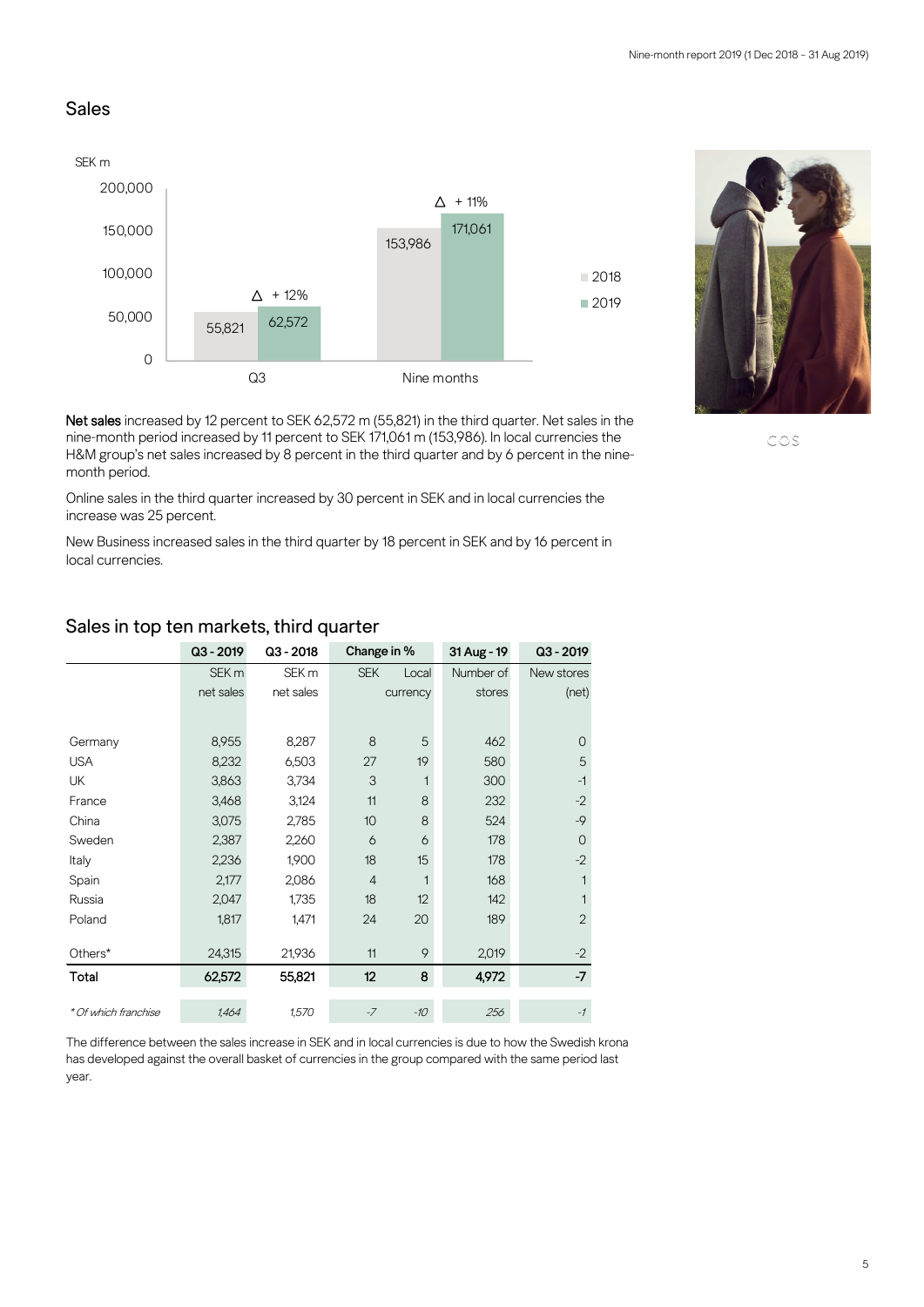## Gross profit and gross margin





**#MHOME** 

Gross profit increased by 13 percent to SEK 31,815 m (28,091) in the third quarter, corresponding to a gross margin of 50.8 percent (50.3). For the nine-month period, gross profit increased to SEK 89,166 m (80,295), corresponding to a gross margin of 52.1 percent (52.1).

Costs for markdowns in relation to sales decreased by around 2 percentage points in the third quarter of 2019 compared with the corresponding quarter in 2018.

The gross profit and gross margin are a result of many factors, internal as well as external, and are mostly affected by the decisions that the H&M group takes in line with its strategy to always have the best customer offering in each individual market – based on the combination of fashion, quality, price and sustainability.

For the third quarter the external factors influencing purchasing costs were negative, above all as a result of the more expensive US dollar compared with the same purchasing period the previous year. The gross margin was also affected by continued investments in an even stronger customer offering and by the costs of the ongoing transformation work.

For purchases made for the fourth quarter 2019 the overall market situation as regards external factors is expected to remain negative compared with the same purchasing period the previous year.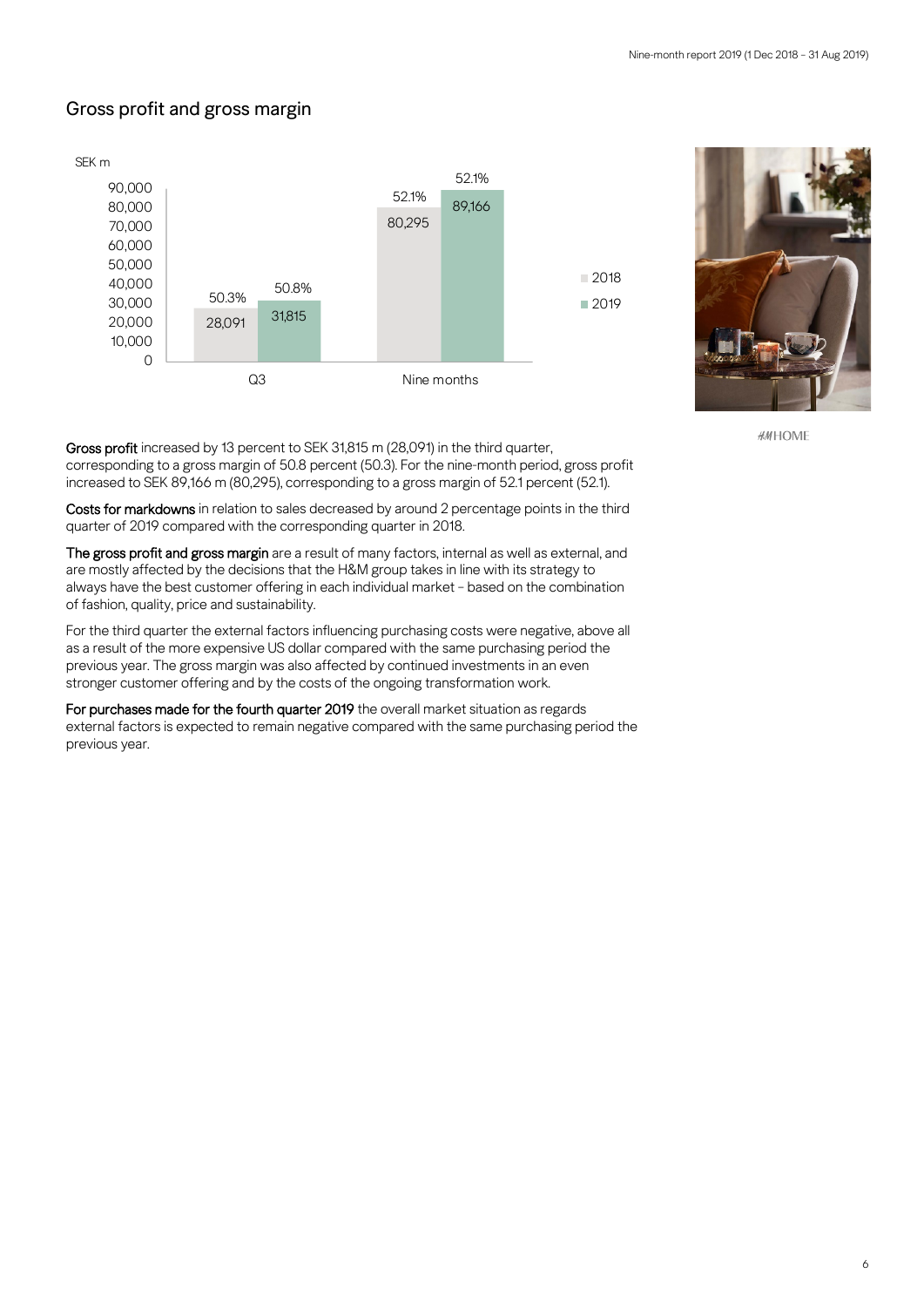## Selling and administrative expenses





In the third quarter of 2019, selling and administrative expenses increased by 11 percent in SEK and by 8 percent in local currencies compared with the corresponding period the previous year. For the nine-month period, selling and administrative expenses increased by 12 percent in SEK and by 8 percent in local currencies compared with the corresponding period the previous year. Cost control in the group remains good.

The cost increase in the quarter is mainly explained by store and online expansion, but also by the group's ongoing transformation work with investments in focus areas such as AI, tech, logistics and H&M's customer loyalty programme.



## Profit after financial items

Profit after financial items increased by 25 percent to SEK 5,011 m (4,012) in the third quarter. Profit in the nine-month period increased by 6 percent to SEK 11,988 m (11,287).

Despite a continued high level of activity in the ongoing transformation work, profits were up both in the third quarter and in the nine-month period, driven mainly by increased full-price sales and lower costs for markdowns.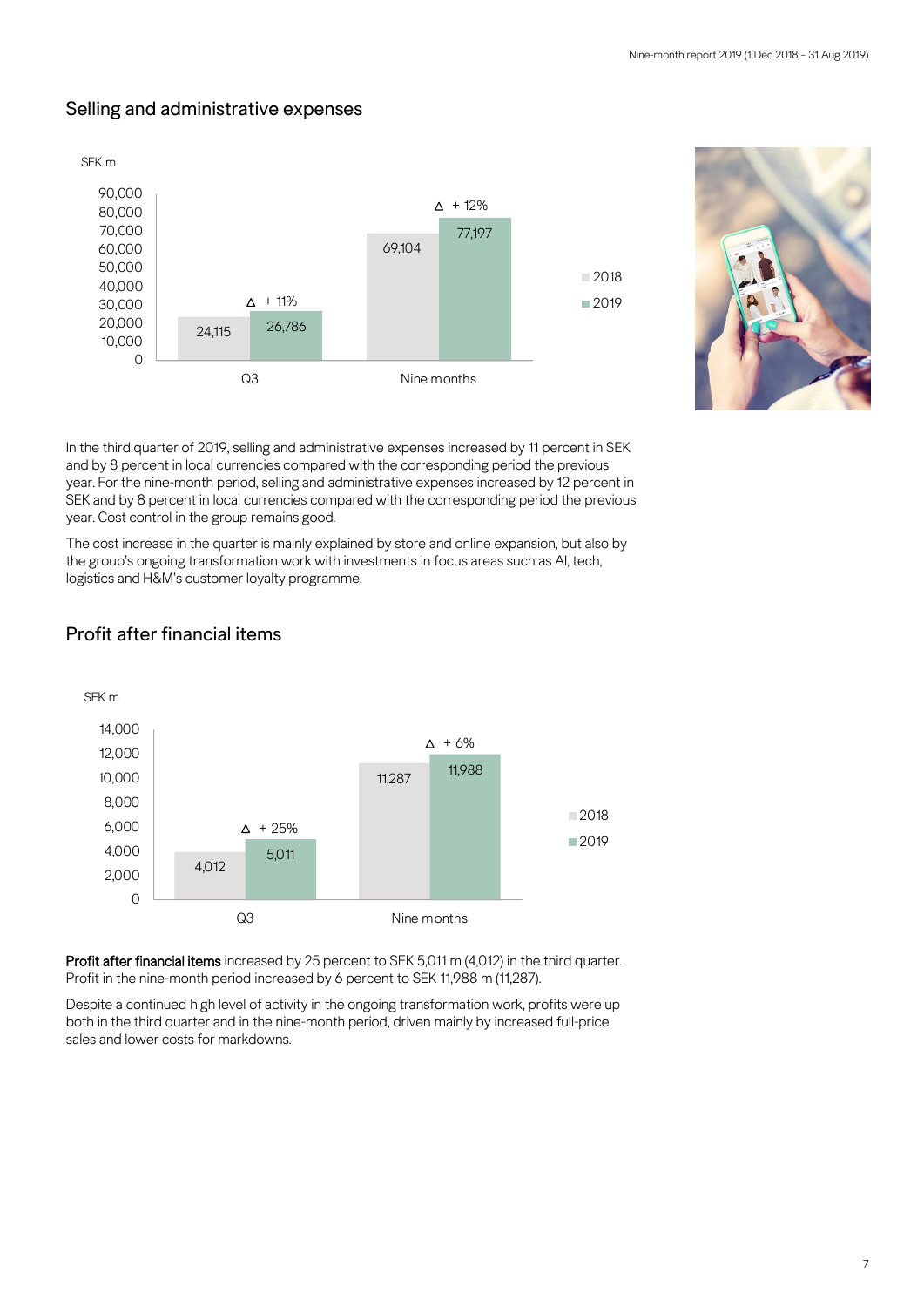## Stock-in-trade

The composition and the level of the stock-in-trade continues to improve. Adjusted for currency effects the stock-in-trade decreased by 1 percent. However, the book value of the stock-in-trade in SEK is subject to a substantial currency effect due to the continued weakening of the Swedish krona. Expressed in SEK, therefore, the stock-in-trade increased by 9 percent to SEK 42,044 m (38,719).

The book value of stock-in-trade in SEK represented 18.5 percent (18.9) of sales for the rolling 12 months, which amounted to SEK 227,475 m (204,393).

## Expansion

The integration of stores and online continues. Work is continuing at full speed to roll out online globally to all existing H&M markets and to other markets as well.

So far in 2019 H&M and H&M HOME have opened online in Mexico, and H&M via franchise in Indonesia and Thailand. This means H&M's online store is available in 50 markets and in addition, H&M has launched on India's leading ecommerce platform Myntra. COS, Monki, Weekday, & Other Stories and ARKET have opened online in Norway, and & Other Stories has also opened on Tmall in China. Later in the year H&M plans to launch online in Egypt via franchise and Afound plans to launch online in the Netherlands.

New store markets for H&M in the year to date are Bosnia-Herzegovina and Belarus, bringing the total number of markets to 73, with Tunisia to be added later in the year via franchise. In 2019 Iceland has become a new store market for COS, Weekday and Monki. The brands Weekday, & Other Stories and ARKET have also opened their first stores in Luxembourg, COS has opened in Lithuania and Monki has opened in Poland and also via franchise in the United Arab Emirates. New markets to be added later in 2019 are Slovakia for COS, Switzerland for Weekday and Latvia for & Other Stories.

Later in 2019 customers in up to 70 or so new markets will be able to shop online at COS, Weekday, Monki, & Other Stories and ARKET. The exact number of markets for each brand may vary for this new service.

As the company communicated in conjunction with the six-month report, adaptation to customers' changed shopping patterns has been accelerated and therefore the net addition of new stores has been revised down. The net addition of new stores for full-year 2019 will be around 120, somewhat fewer than previously communicated.

For the 2019 financial year around 290 new stores including franchise are planned to open, the majority of which will open in the fourth quarter. More than 220 of the openings will be H&M stores and the remainder will be COS, & Other Stories, Monki, Weekday, ARKET and standalone H&M HOME stores.

Approximately 170 stores will be closed, i.e. consolidated in 2019 as part of the intensified store optimisation which also includes renegotiations, rebuilds and adjustment of store space to ensure that the store portfolio is the best fit for each market.



ARKET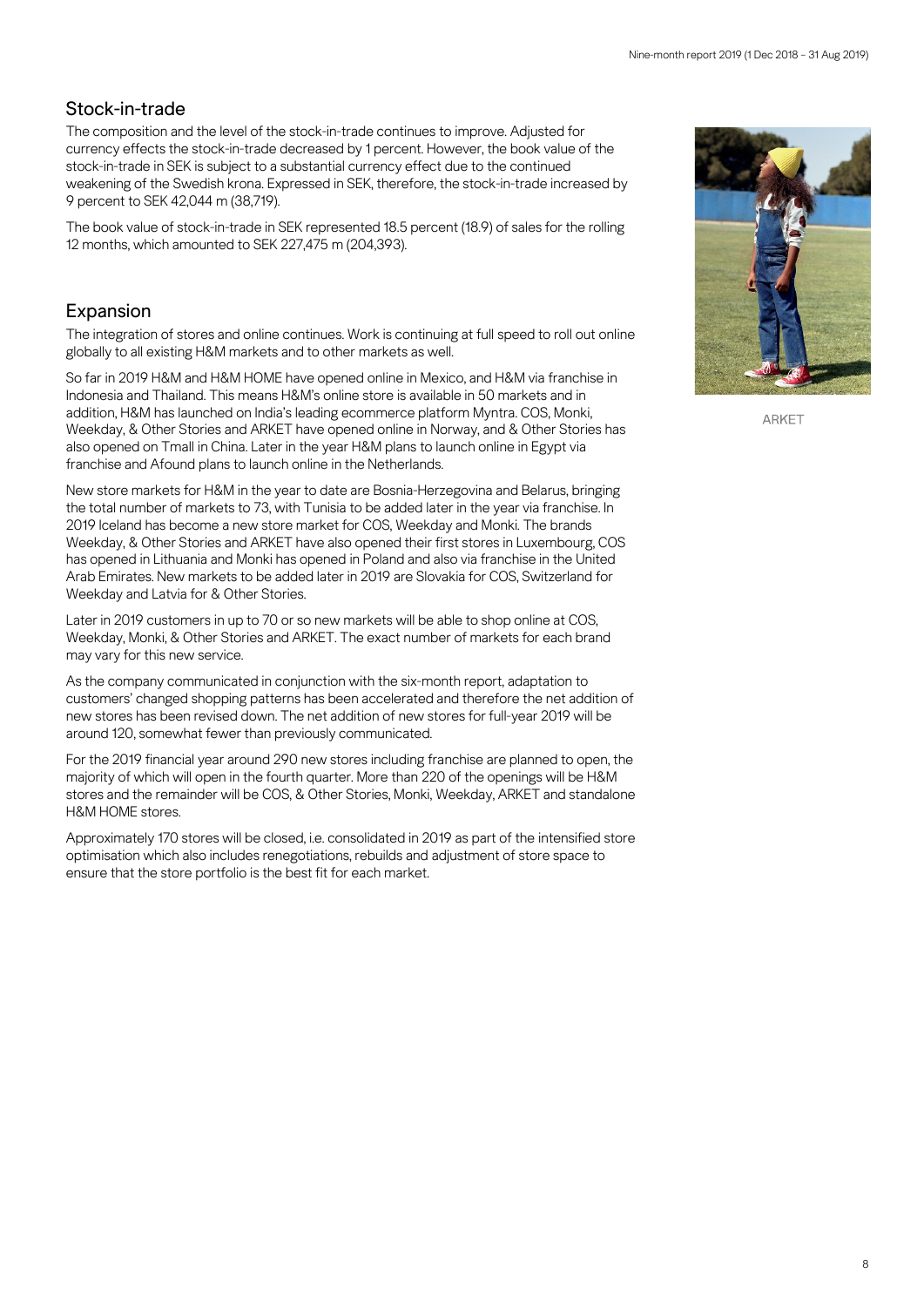|                     |                | No. of markets<br>31 Aug - 2019 | Expansion<br>2019                                                                                                                                   |
|---------------------|----------------|---------------------------------|-----------------------------------------------------------------------------------------------------------------------------------------------------|
| <b>Brand</b>        | <b>Store</b>   | Online                          | New markets                                                                                                                                         |
| H&M                 | 72             | 49                              | Store: Bosnia-Herzegovina*, Belarus**, Tunisia (franchise)<br>Online: Mexico*, Indonesia (franchise)*, Thailand<br>(franchise)**, Egypt (franchise) |
| COS                 | 42             | 22                              | Store: Iceland*, Lithuania**, Slovakia<br>Online: Norway*, Global selling***                                                                        |
| Monki               | 19             | 19                              | Store: Iceland*, Poland*, United Arab Emirates (franchise)*<br>Online: Norway*, Global selling***                                                   |
| Weekday             | 12             | 19                              | Store: Iceland*, Luxembourg*, Switzerland<br>Online: Norway*, Global selling***                                                                     |
| & Other Stories     | 19             | 16                              | Store: Luxembourg*, Latvia<br>Online: Norway*, China (Tmall)*, Portugal, Slovenia, Slovakia,<br>Hungary, Czech Republic, Global selling***          |
| <b>ARKET</b>        | $\overline{7}$ | 19                              | Store: Luxembourg*<br>Online: Norway*, Global selling***                                                                                            |
| Afound              | $\mathbf{1}$   | $\mathbf{1}$                    | Online: Netherlands                                                                                                                                 |
| <b>H&amp;M HOME</b> | 51             | 41                              | Store: Kazakhstan*<br>Online: Mexico*                                                                                                               |



WEEKDAY

\* Opened until 31 August 2019

\*\* Opened in September 2019

\*\*\* Global selling: later in 2019 customers in up to 70 or so new markets will be able to shop online from COS, Weekday, Monki, & Other Stories and ARKET. For this new service, the exact number of markets for each brand may vary.

### Store count by brand

In the nine-month period, the H&M group opened 138 (201) stores including franchise and closed, i.e. consolidated, 132 (99) stores, making a net increase of 6 (102) stores. Of the group's total 4,972 (4,841) stores as of 31 August 2019, 256 (247) were operated by franchise partners.

|                 | <b>New Stores</b><br>2019 (net) |                | <b>Total No of stores</b> |               |  |  |
|-----------------|---------------------------------|----------------|---------------------------|---------------|--|--|
| <b>Brand</b>    | Q <sub>3</sub>                  | Nine months    | 31 Aug - 2019             | 31 Aug - 2018 |  |  |
| H&M             | $-15$                           | $-17$          | 4,414                     | 4,353         |  |  |
| COS             | 9                               | 13             | 283                       | 255           |  |  |
| Monki           | $-1$                            | $-1$           | 126                       | 119           |  |  |
| Weekday         |                                 | $\overline{7}$ | 45                        | 34            |  |  |
| & Other Stories | $-1$                            | $-1$           | 69                        | 63            |  |  |
| Cheap Monday    | $\Omega$                        | -1             | 0                         |               |  |  |
| <b>ARKET</b>    | O                               | 3              | 19                        | 12            |  |  |
| Afound          | $\Omega$                        | 1              | 6                         | 3             |  |  |
| H&M HOME*       | $\circ$                         | $\overline{2}$ | 10                        |               |  |  |
| <b>Total</b>    | $-7$                            | 6              | 4,972                     | 4,841         |  |  |

\* Concept stores. H&M HOME is also included with 370 shop-in-shop in H&M stores.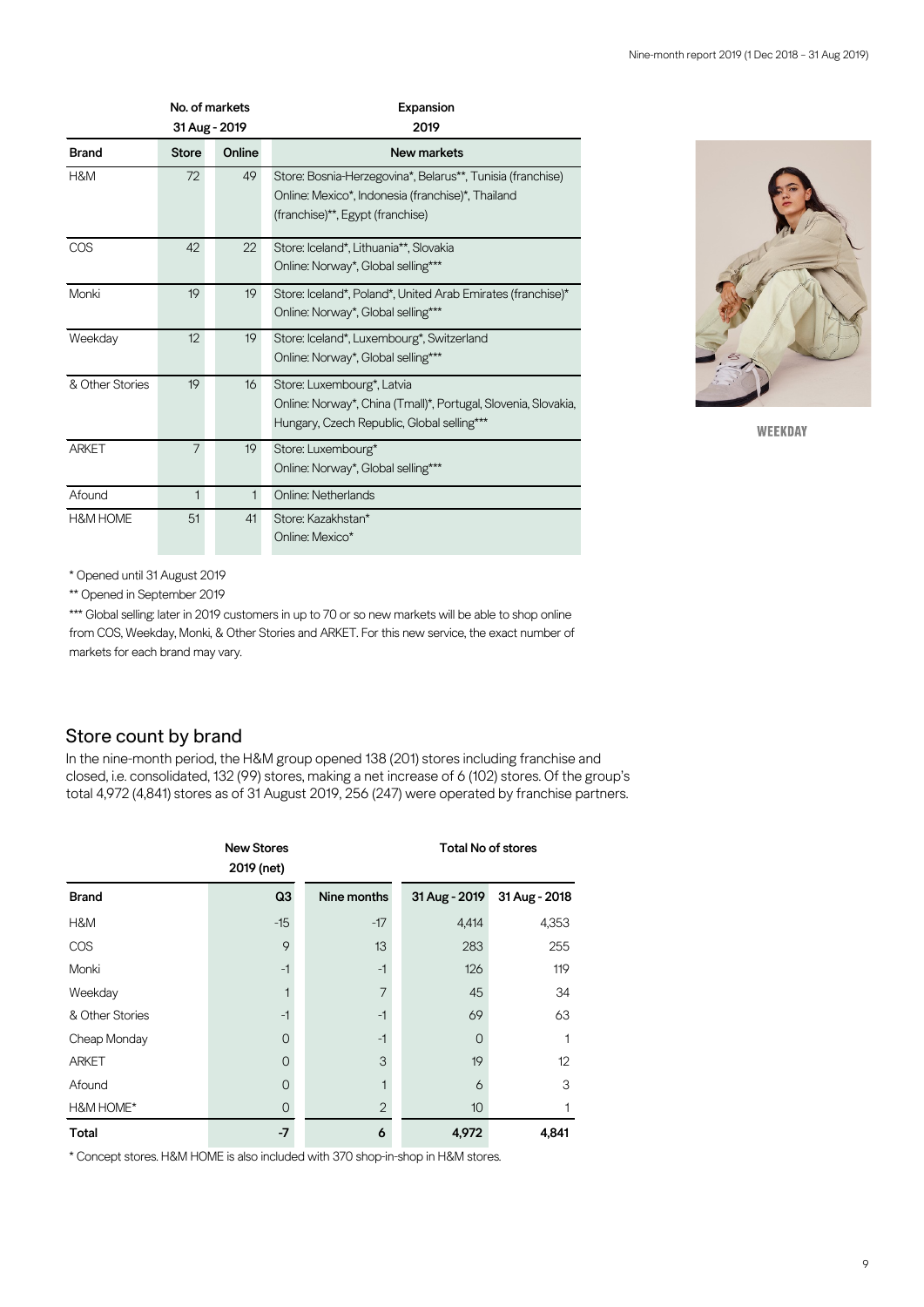## Store count by region

| Region                | Q3   | Nine months | 31 Aug - 2019 | 31 Aug - 2018 |
|-----------------------|------|-------------|---------------|---------------|
| Europe & Africa       | $-9$ | $-18$       | 3,049         | 3,008         |
| Asia & Oceania        | $-4$ | 18          | 1,176         | 1,115         |
| North & South America | 6    | 6           | 747           | 718           |
| <b>Total</b>          | $-7$ | 6           | 4,972         | 4,841         |

#### **New Stores 2019 (net) Total No of stores**

### Tax

The H&M group's tax rate for the 2018/2019 financial year is expected to be approximately 22.0 – 23.0 percent. In the first, second and third quarters of 2019 a tax rate of 23.0 percent have been used to calculate tax expense on the result of each quarter. The outcome of the tax rate for the year depends on the results of the group's various companies and the corporate tax rates in each country.

#### Current quarter

Sales in local currencies in September 2019 increased by 8 percent compared to September the previous year. Activity levels for the company's transformation work will remain high, including continued upgrades in the supply chain, among other things.

#### Financing

As of 31 August 2019 the group had SEK 7,665 m (14,309) in loans with a term of up to 12 months, SEK 6,495 m (1,064) in loans with a term of between 12 months and three years, SEK 2,165 m (0) in loans with a term of between three and five years and SEK 2,000 m (0) in loans with a term of over five years.

Net debt in relation to EBITDA amounted to 0.2 (0.1).

In 2019 the H&M group has carried out financing activities aimed at improving liquidity and increasing the average term. As previously communicated H & M Hennes & Mauritz AB launched a Swedish commercial paper programme in May 2019. In the third quarter SEK 1,190 m was issued under the programme with terms of between three and six months.

The strong credit profile of the H&M group enables cost-effective financing. The group continuously reviews opportunities to complement this with further sources of funding on the credit market.

Total cash and cash equivalents as well as unutilised committed credit facilities amounted to SEK 25,641 m (21,409) and the average term of loans from credit institutions was 2.0 years (0.3).

#### Accounting principles

The group applies International Financial Reporting Standards (IFRS) as adopted by the EU. This report has been prepared according to IAS 34 Interim Financial Reporting as well as the Swedish Annual Accounts Act.

The accounting principles and calculation methods applied in this report are unchanged from those used in the preparation of the annual report and consolidated financial statements for 2018 and which are described in Note 1 – Accounting principles, other than the application of IFRS 9 Financial Instruments and IFRS 15 Revenue from Contracts with Customers, which are being applied with effect from 1 December 2018. IFRS 9 and 15 and their effects on H&M are commented on below. A description of the H&M group's accounting principles as a result of the introduction of IFRS 9 and 15 can be found in the H&M group's annual report for 2018.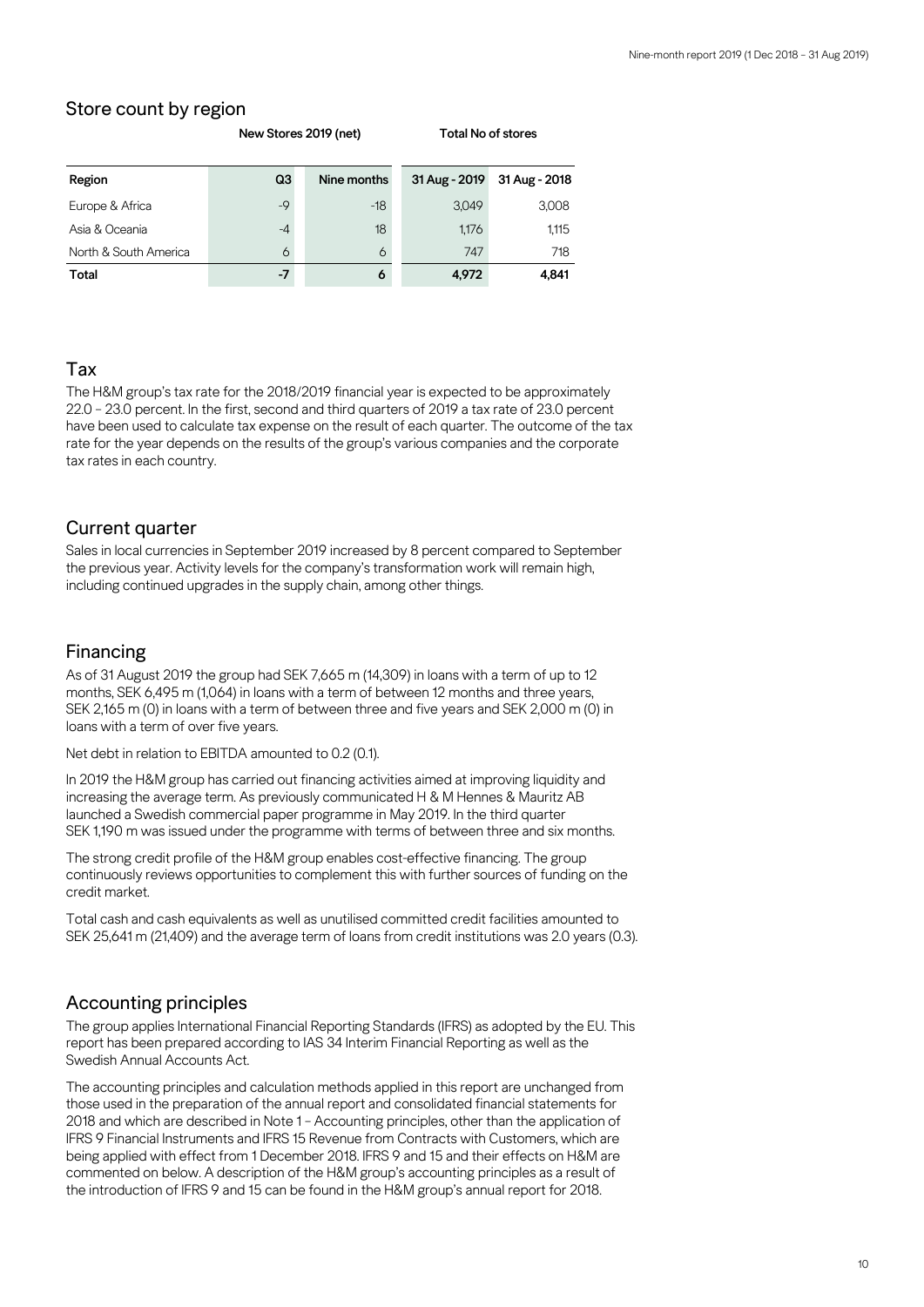IFRS 9 Financial Instruments replaces IAS 39 Financial Instruments: Recognition and Measurement with effect from 1 December 2018. The standard is divided into three parts: classification and measurement, hedge accounting and impairment.

IFRS 9 classifies financial assets in three different measurement categories: amortised cost, fair value through other comprehensive income or fair value through profit or loss. The asset is classified upon initial recognition, based on the characteristics of the asset and the company's business model. In the case of financial liabilities, there are no significant changes compared to IAS 39.

With effect from 1 December 2018 the H&M group is applying hedge accounting in accordance with IFRS 9. All the hedging relationships that existed upon transition to IFRS 9 qualified for continued hedge accounting, with no transitional effect. The group has not restated the comparative year, which is reported according to IAS 39. Finally, new principles have been introduced regarding impairment of financial assets using a model based on expected losses. One of the aims of the new model is that provision for credit losses will be made at an earlier stage. For the H&M group, the measurement of doubtful receivables is not affected by the transition to any significant degree. Overall, the introduction of IFRS 9 has not had any significant effect on the consolidated accounts.

IFRS 15 Revenue from Contracts with Customers is being applied by the H&M group from the financial year beginning 1 December 2018. The standard replaces all previously issued standards and interpretations dealing with revenue (i.e. IAS 11 Construction Contracts, IAS 18 Revenue, IFRIC 13 Customer Loyalty Programmes, IFRIC 15 Agreements for the Construction of Real Estate, IFRIC 18 Transfers of Assets from Customers and SIC-31 Revenue: Barter Transactions Involving Advertising Services).

IFRS 15 contains an overall model for reporting revenue arising from contracts with customers. Everything starts with an agreement between two parties concerning the sale of a good or service. Initially a customer agreement is to be identified, which generates an asset (rights, a promise that compensation will be received) and a liability (commitments, a promise to deliver goods/services) for the seller. Under the model the company then reports a revenue item and thereby demonstrates that the company is meeting a commitment to deliver promised goods or services to the customer, which in the H&M group's case mainly takes place at the same time. The revenue consists of the amount that the company expects to receive as payment for the goods or services delivered. To assess how the introduction of IFRS 15 impacts the group, a preliminary study of the company's revenue streams was carried out in 2018. The preliminary study showed that the group's income statement is not significantly affected by the introduction of IFRS 15. The only exception is that as of 1 December 2018 the group reports provisions for expected returns gross. The group has elected to use a prospective method of transition and consequently comparative figures have not been restated.

The parent company applies the Swedish Annual Accounts Act and the Swedish Financial Reporting Board's recommendation RFR 2 Accounting for Legal Entities, which essentially involves applying IFRS. In accordance with RFR 2, the parent company does not apply IFRS 9 to the measurement of financial instruments; nor does it capitalise development expenditure.

For definitions see the annual report and consolidated accounts for 2018.

#### Future accounting principles

A number of new standards, revisions and interpretations of existing standards have been published but have not yet entered into force for the H&M group. Of these, only the standards below are expected to have any effect on the consolidated financial statements.

IFRS 16 Leases. In the H&M group's case this standard enters into force from the financial year beginning 1 December 2019, superseding IAS 17 Leases and its associated interpretations. The standard requires lessees to recognise assets and liabilities for all leases with a term of less than 12 months and/or where the underlying asset has a low value. The introduction of the new standard will result in recognition of significant assets and liabilities associated with the group's leases for premises. Information on the quantitative effects of the transition will be provided in conjunction with the full-year report.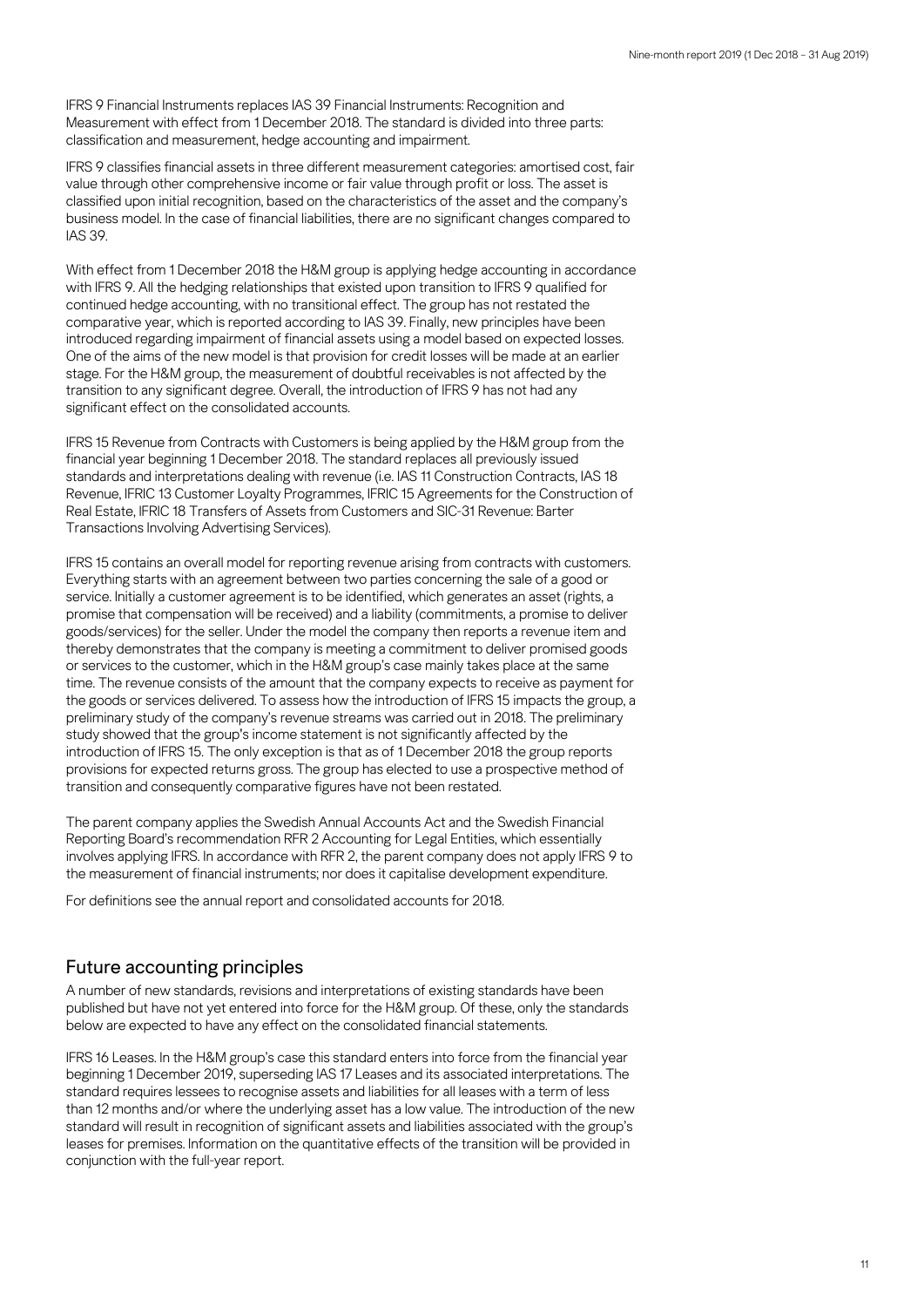#### Financial instruments

H & M Hennes & Mauritz AB's financial instruments consist mainly of accounts receivable, other receivables, cash and cash equivalents, accounts payable, accrued trade payables, interestbearing securities and liabilities, and currency derivatives. Currency derivatives are measured at fair value based on Level 2 inputs in the IFRS 13 hierarchy. As of 31 August 2019, forward contracts with a positive market value amount to SEK 620 m (712), which is reported under other current receivables. Forward contracts with a negative market value amount to SEK 881 m (1,202), which is reported under other current liabilities. Other financial assets and liabilities have short terms and are measured at amortised cost. It is therefore judged that the fair values of these financial instruments are approximately equal to their book values.

### Risks and uncertainties

A number of factors may affect the H&M group's result and business. Many of these can be dealt with through internal routines, while certain others are affected more by external influences. There are risks and uncertainties for the H&M group related to the major shift within the industry, fashion, weather conditions, macroeconomic and geopolitical changes, sustainability issues, foreign currency, cyber-attacks, tax, customs and different regulations but also in connection with expansion into new markets, the launch of new concepts and how the brand is managed.

For a more detailed description of risks and uncertainties, refer to the administration report and to Note 2 in the annual report and consolidated accounts for 2018.

### Calendar

| 16 December 2019 | Sales development in fourth quarter, 1 Sep 2019 - 30 Nov<br>2019   |
|------------------|--------------------------------------------------------------------|
| 30 January 2020  | Full-year report, 1 Dec 2018 - 30 Nov 2019                         |
| 16 March 2020    | Sales development in first quarter, 1 Dec 2019 - 29 Feb 2020       |
| 3 April 2020     | Three-month report, 1 Dec 2019 - 29 Feb 2020                       |
| 7 May 2020       | Annual general meeting                                             |
| 15 June 2020     | Sales development in second quarter, 1 March 2020 - 31 May<br>2020 |
| 26 June 2020     | Six-month report, 1 Dec 2019 - 31 May 2020                         |

Stockholm, 2 October 2019 Board of Directors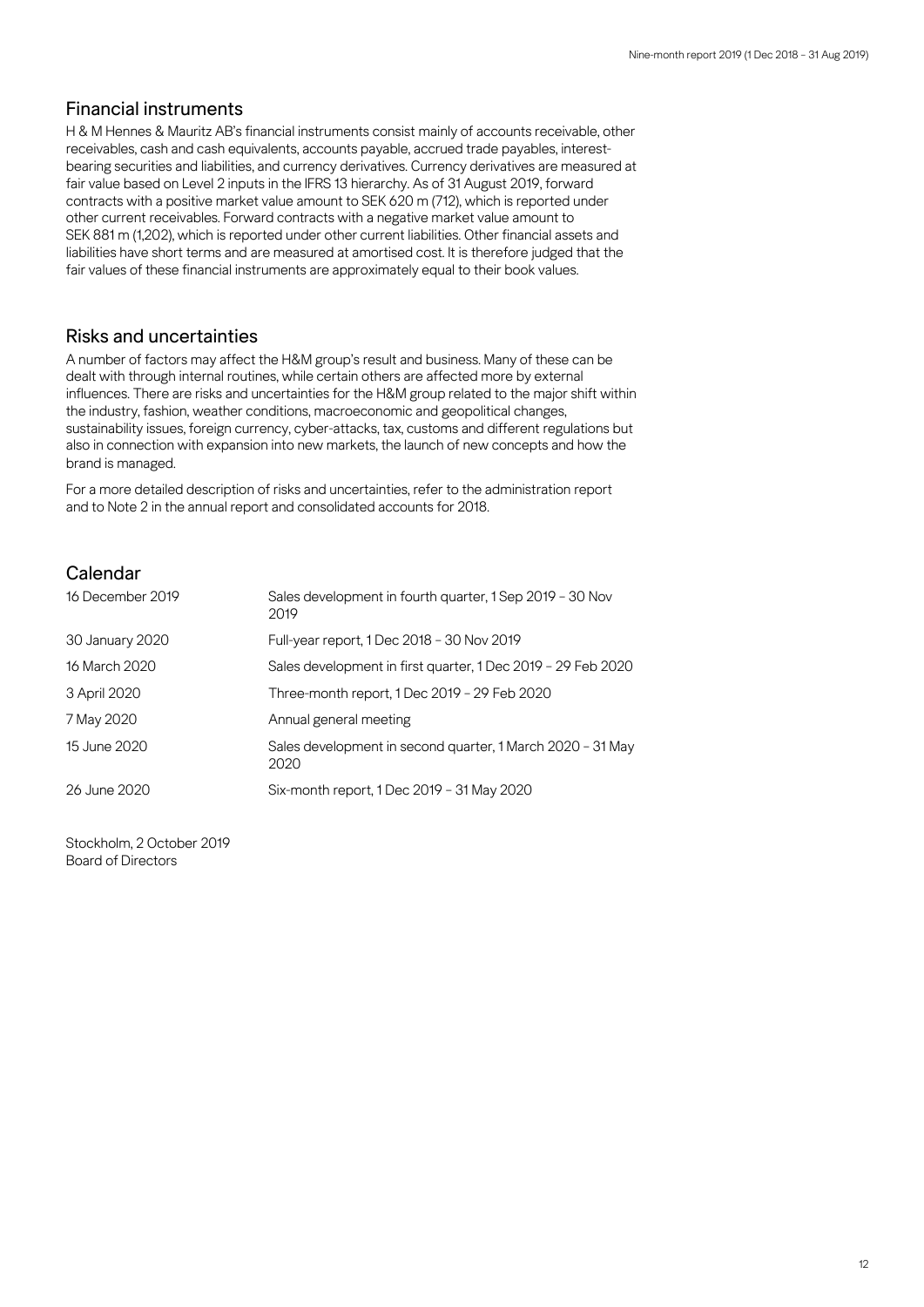### Review report

H & M Hennes & Mauritz AB (publ), corporate identity number 556042-7220

#### Introduction

We have reviewed the interim report for H & M Hennes & Mauritz AB (publ) as of 31 August 2019 and for the nine-month period which ended on this date. It is the responsibility of the Board of Directors and the Chief Executive Officer to prepare and present this interim report in accordance with IAS 34 and the Swedish Annual Accounts Act. Our responsibility is to express an opinion on this interim report based on our review.

#### Focus and scope of review

We conducted our review in accordance with the International Standard on Review Engagements (ISRE 2410), *Review of Interim Financial Information Performed by the Independent Auditor of the Entity*. A review consists of making inquiries, primarily of persons responsible for financial and accounting matters, and applying analytical and other review procedures. A review has a different focus and is substantially less in scope compared with the focus and scope of an audit conducted in accordance with the International Standards on Auditing and the generally accepted auditing practices.

The procedures performed in a review do not enable us to obtain a level of assurance that would make us aware of all significant matters that might be identified in an audit. Therefore, the opinion expressed based on a review does not provide the same level of assurance as an opinion expressed on the basis of an audit.

#### Conclusion

On the basis of our review, nothing has come to our attention that causes us to believe that the interim report, in all material aspects, was not prepared in accordance with IAS 34 and the Swedish Annual Accounts Act in the case of the group and in accordance with the Annual Accounts Act in the case of the parent company.

Stockholm, 2 October 2019

Ernst & Young AB Åsa Lundvall Authorised Public Accountant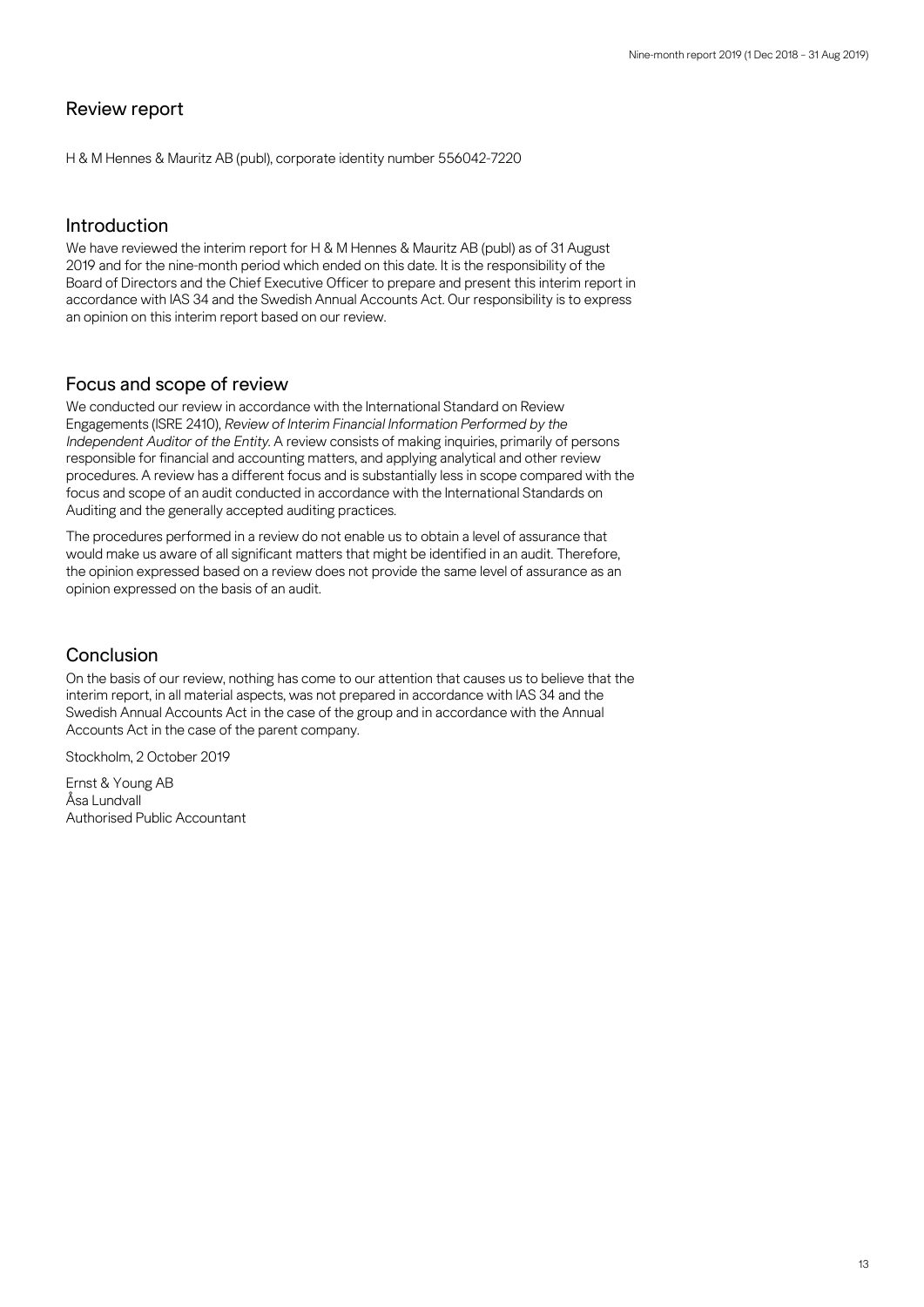## Telephone conference in conjunction with the nine-month report

The nine-month report for 2019, i.e. 1 December 2018 – 31 August 2019, will be published at 08:00 CEST on 3 October 2019. A telephone conference for the financial market and media will be held in English at 09:00 CEST, hosted by CEO Karl-Johan Persson, CFO Jyrki Tervonen and Head of IR Nils Vinge. For login details to the telephone conference please register at hmgroup.com or via this link:

<http://emea.directeventreg.com/registration/1794716>

To book interviews with CEO Karl-Johan Persson and Head of IR Nils Vinge in conjunction with the nine-month report on 3 October, please contact:

Kristina Stenvinkel, Communications Director Phone +46 8 796 39 08 Email: stenvinkel@hm.com

### Contact

Nils Vinge, Head of IR +46 8 796 52 50 Karl-Johan Persson, CEO +46 8 796 55 00 (switchboard) Jyrki Tervonen, CFO +46 8 796 55 00 (switchboard)

H & M Hennes & Mauritz AB (publ) SE-106 38 Stockholm Phone: +46-8-796 55 00, fax: +46-8-24 80 78, e-mail: [info@hm.com](mailto:info@hm.com) Registered office: Stockholm, Reg. No. 556042-7220

For more information about the H&M Group visit [hmgroup.com.](https://hmgroup.com/investors.html)

Information in this nine-month report is that which H & M Hennes & Mauritz AB (publ) is required to disclose under the EU Market Abuse Regulation (596/2014/EU). The information was submitted for publication by the abovementioned persons at 08:00 (CEST) on 3 October 2019. This nine-month report and other information about the H&M group, is available at hmgroup.com.

*H & M Hennes & Mauritz AB (publ) was founded in Sweden in 1947 and is quoted on Nasdaq Stockholm. H&M's business idea is to offer fashion and quality at the best price in a sustainable way. In addition to H&M, the group includes the brands COS, Monki, Weekday, & Other Stories, H&M HOME and ARKET as well as Afound. The H&M group has 50 online markets and more than 4,900 stores in 73 markets including franchise markets. In 2018, net sales were SEK 210 billion. The number of employees amounts to approximately 177,000. For further information, visit hmgroup.com.*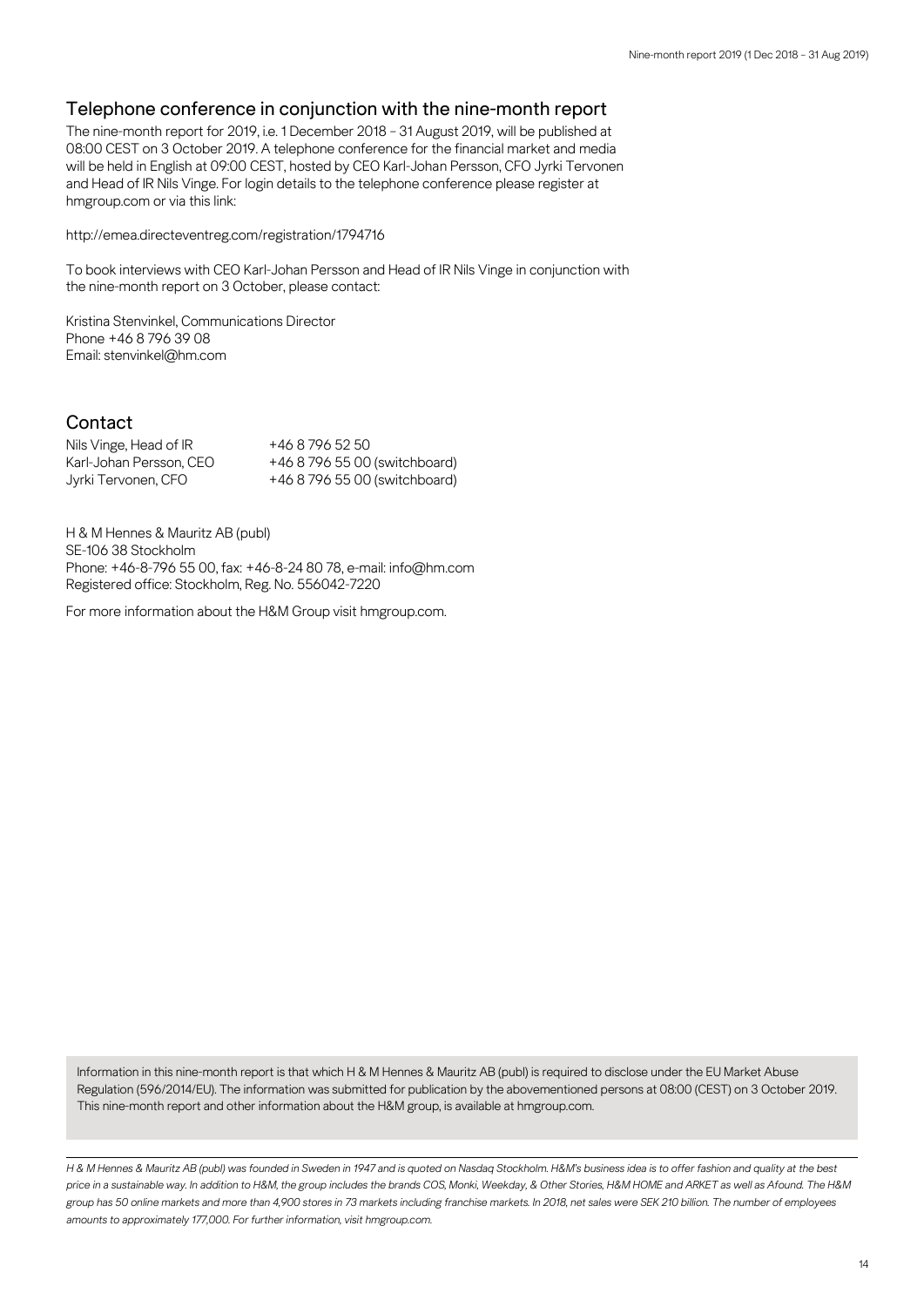#### **GROUP INCOME STATEMENT IN SUMMARY (SEK m)**

|                                     | Q <sub>3</sub> | Q3        | Nine months | Nine months | 1 Dec 2017- |
|-------------------------------------|----------------|-----------|-------------|-------------|-------------|
|                                     | 2019           | 2018      | 2019        | 2018        | 30 Nov 2018 |
| Net sales                           | 62,572         | 55,821    | 171,061     | 153,986     | 210,400     |
| Cost of goods sold                  | $-30,757$      | -27,730   | $-81,895$   | $-73,691$   | $-99,513$   |
| <b>GROSS PROFIT</b>                 | 31,815         | 28,091    | 89,166      | 80,295      | 110,887     |
| Gross margin, %                     | 50.8           | 50.3      | 52.1        | 52.1        | 52.7        |
| Selling expenses                    | $-24,659$      | $-22,192$ | $-70,735$   | $-63,263$   | $-87,512$   |
| Administrative expenses             | $-2,127$       | $-1,923$  | $-6,462$    | $-5,841$    | $-7,882$    |
| <b>OPERATING PROFIT</b>             | 5,029          | 3,976     | 11,969      | 11,191      | 15,493      |
| Operating margin, %                 | 8.0            | 7.1       | 7.0         | 7.3         | 7.4         |
| Net financial items                 | $-18$          | 36        | 19          | 96          | 146         |
| <b>PROFIT AFTER FINANCIAL ITEMS</b> | 5,011          | 4,012     | 11,988      | 11,287      | 15,639      |
| Tax                                 | $-1,152$       | $-913$    | $-2,757$    | $-2,178$    | $-2,987$    |
| PROFIT FOR THE PERIOD               | 3,859          | 3,099     | 9,231       | 9,109*      | 12,652      |

\* Profit after tax in nine month 2018 was affected by a one-off positive tax income of SEK 418 m as a result of the US tax reform (Tax Cuts & Jobs Act).

All profit for the year is attributable to the shareholders of the parent company H & M Hennes & Mauritz AB.

| Earnings per share, SEK**        | 2.33      | 1.87      | 5.58      | 5.50      | 7.64      |
|----------------------------------|-----------|-----------|-----------|-----------|-----------|
| Number of shares, thousands**    | 1.655.072 | 1.655.072 | 1.655.072 | 1.655.072 | 1,655,072 |
| Depreciation, total              | 2.745     | 2,378     | 8,216     | 7.081     | 9.671     |
| of which cost of goods sold      | 110       | 133       | 428       | 420       | 558       |
| of which selling expenses        | 2.513     | 2.113     | 7.358     | 6.243     | 8,566     |
| of which administrative expenses | 122       | 132       | 430       | 418       | 547       |
|                                  |           |           |           |           |           |

\*\* Before and after dilution.

#### **CONSOLIDATED STATEMENT OF COMPREHENSIVE INCOME (SEK m)**

|                                                         | Q3     | Q3     | Nine months | Nine months | 1 Dec 2017- |
|---------------------------------------------------------|--------|--------|-------------|-------------|-------------|
|                                                         | 2019   | 2018   | 2019        | 2018        | 30 Nov 2018 |
| PROFIT FOR THE PERIOD                                   | 3,859  | 3,099  | 9,231       | 9,109       | 12,652      |
|                                                         |        |        |             |             |             |
| Other comprehensive income                              |        |        |             |             |             |
| Items that are or may be reclassified to profit or loss |        |        |             |             |             |
| <b>Translation differences</b>                          | 541    | 353    | 2,052       | 2,374       | 1,895       |
| Change in hedging reserves                              | $-176$ | $-405$ | $-368$      | $-39$       | 535         |
| Tax attributable to change in hedging reserves          | 41     | 93     | 85          | 9           | $-123$      |
| Items that will not be reclassified to profit or loss   |        |        |             |             |             |
| Remeasurement of defined benefit pension plans          |        |        |             |             | 14          |
| Tax related to the above remeasurement                  |        |        |             |             | $-3$        |
| OTHER COMPREHENSIVE INCOME                              | 406    | 41     | 1,769       | 2.344       | 2,318       |
| TOTAL COMPREHENSIVE INCOME FOR THE PERIOD               | 4,265  | 3,140  | 11,000      | 11,453      | 14,970      |

All comprehensive income is attributable to the shareholders of the parent company H & M Hennes & Mauritz AB.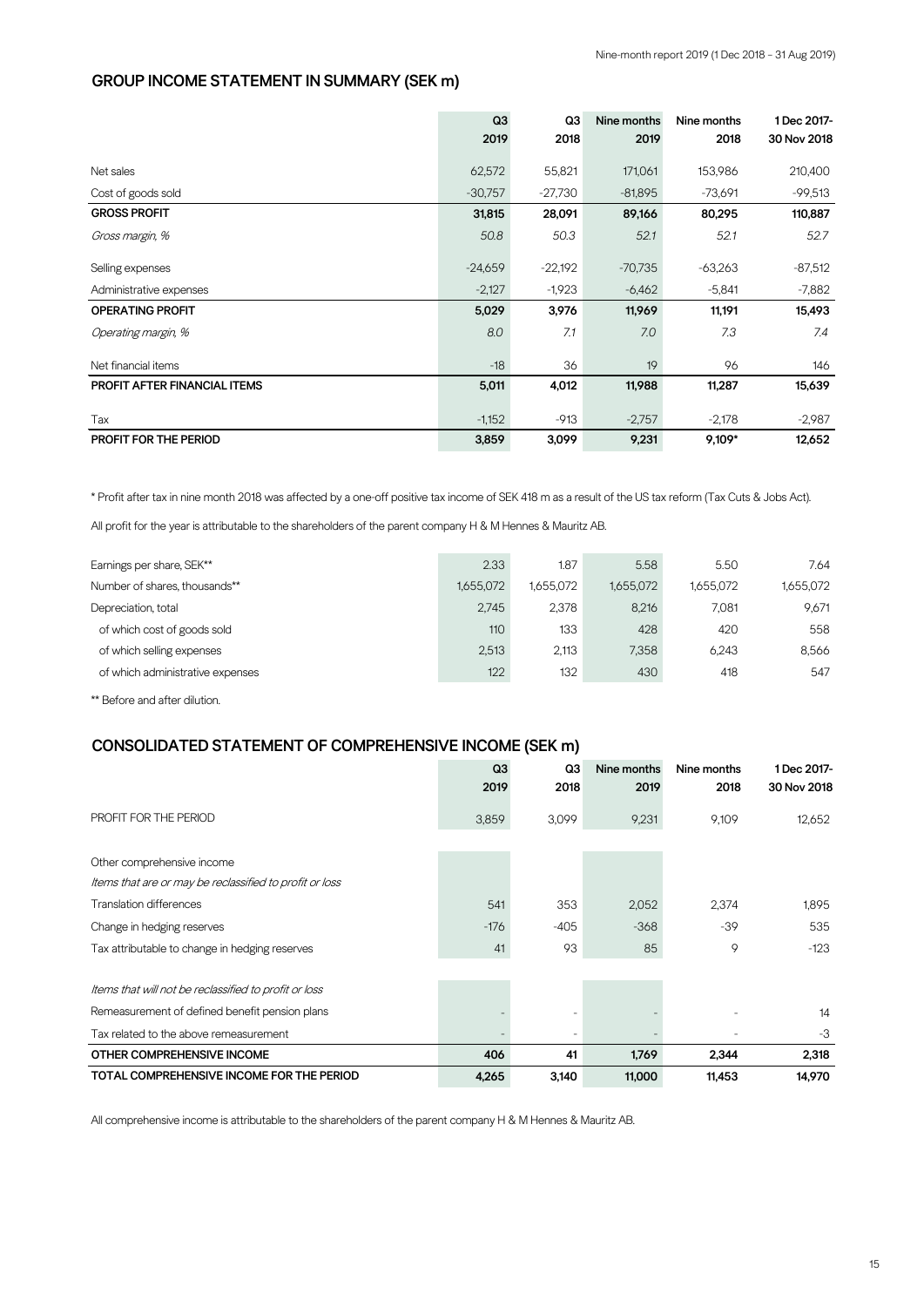## **GROUP BALANCE SHEET IN SUMMARY (SEK m)**

| <b>ASSETS</b>                       | 31 Aug - 2019 | 31 Aug - 2018 | 30 Nov 2018 |
|-------------------------------------|---------------|---------------|-------------|
| <b>Fixed assets</b>                 |               |               |             |
| Intangible fixed assets             | 11,023        | 8,625         | 9,618       |
| Property, plant and equipment       | 42,022        | 42,234        | 42,439      |
| Financial fixed assets              | 553           | 278           | 478         |
| Other fixed assets                  | 4,563         | 3,317         | 4,679       |
|                                     | 58,161        | 54,454        | 57,214      |
| <b>Current assets</b>               |               |               |             |
| Stock-in-trade                      | 42,044        | 38,719        | 37,721      |
| Current receivables                 | 14,657        | 11,431        | 12,265      |
| Cash and cash equivalents           | 13,064        | 13,963        | 11,590      |
|                                     | 69,765        | 64,113        | 61,576      |
| <b>TOTAL ASSETS</b>                 | 127,926       | 118,567       | 118,790     |
| <b>EQUITY AND LIABILITIES</b>       |               |               |             |
| Equity                              | 53,409        | 55,029        | 58,546      |
| Long-term liabilities*              | 15,937        | 6,130         | 16,025      |
| Current liabilities**               | 58,580        | 57,408        | 44,219      |
| <b>TOTAL EQUITY AND LIABILITIES</b> | 127,926       | 118,567       | 118,790     |

\* Interest-bearing long-term liabilities amounts to SEK 11,453 m (1,933).

\*\* Interest-bearing current liabilities amounts to SEK 7,810 m (14,442).

#### **CHANGE IN GROUP EQUITY IN SUMMARY (SEK m)**

|                                                     | 31 Aug - 2019 | 31 Aug - 2018 | 30 Nov 2018 |
|-----------------------------------------------------|---------------|---------------|-------------|
| Shareholders' equity at the beginning of the period | 58.546        | 59.713        | 59.713      |
| Total comprehensive income for the period           | 11.000        | 11.453        | 14,970      |
| Dividend                                            | $-16.137$     | $-16.137$     | $-16.137$   |
| Shareholders' equity at the end of the period       | 53,409        | 55.029        | 58.546      |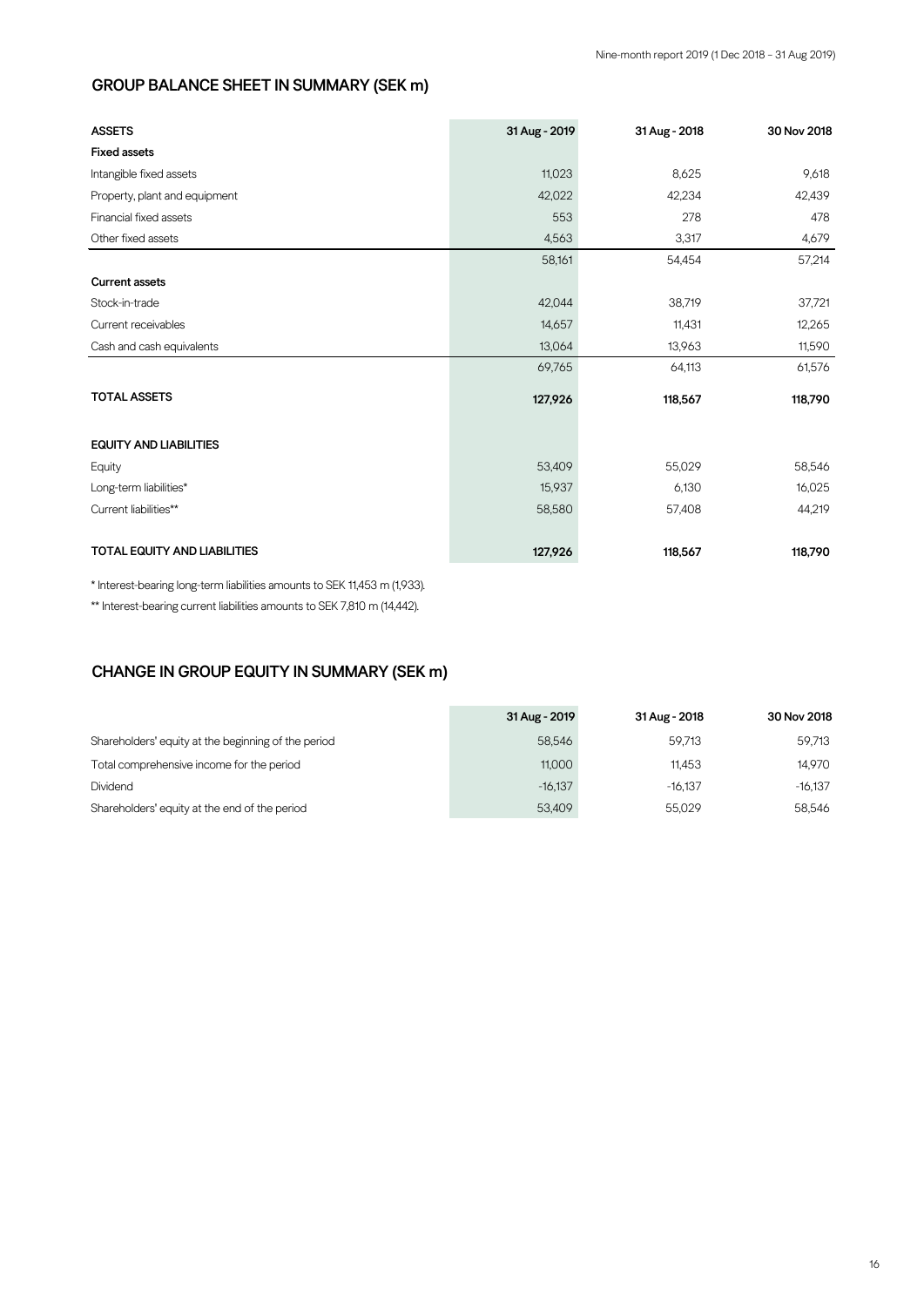#### **GROUP CASH FLOW STATEMENT (SEK m)**

|                                                                     | Nine months 2019 | Nine months 2018 |
|---------------------------------------------------------------------|------------------|------------------|
|                                                                     |                  |                  |
| <b>Current operations</b>                                           |                  |                  |
| Profit after financial items*                                       | 11,988           | 11,287           |
| - Provisions for pensions                                           | 56               | 63               |
| - Depreciation                                                      | 8,216            | 7,081            |
| - Tax paid                                                          | $-2,568$         | $-1,385$         |
| - Other                                                             | 32               | 37               |
| Cash flow from current operations before changes in working capital | 17,724           | 17,083           |
|                                                                     |                  |                  |
| Cash flow from changes in working capital                           |                  |                  |
| Current receivables                                                 | 99               | $-798$           |
| Stock-in-trade                                                      | $-3,508$         | $-4,295$         |
| Current liabilities                                                 | 2,954            | 2,930            |
| CASH FLOW FROM CURRENT OPERATIONS                                   | 17,269           | 14,920           |
|                                                                     |                  |                  |
| Investing activities                                                |                  |                  |
| Investment in intangible fixed assets                               | $-2,233$         | $-2,083$         |
| Investment in tangible fixed assets                                 | $-5,210$         | $-6,422$         |
| Other investments                                                   | $-122$           | $-201$           |
| <b>CASH FLOW FROM INVESTING ACTIVITIES</b>                          | $-7,565$         | $-8,706$         |
| <b>Financial activities</b>                                         |                  |                  |
| Change in interest-bearing liabilities                              | $-1,109$         | 5,535            |
| Dividend                                                            | $-8,110$         | $-8,110$         |
| <b>CASH FLOW FROM FINANCIAL ACTIVITIES</b>                          | $-9,219$         | $-2,575$         |
| <b>CASH FLOW FOR THE PERIOD</b>                                     | 485              | 3,639            |
| Cash and cash equivalents at beginning of the financial year        | 11,590           | 9,718            |
| Cash flow for the period                                            | 485              | 3,639            |
| Exchange rate effect                                                | 989              | 606              |
| Cash and cash equivalents at end of the period**                    | 13,064           | 13,963           |

\* Interest paid for the group amounts to SEK 224 m (62).

\*\* Cash and cash equivalents and short-term investments at the end of the period amounted to SEK 13,064 m (13,963).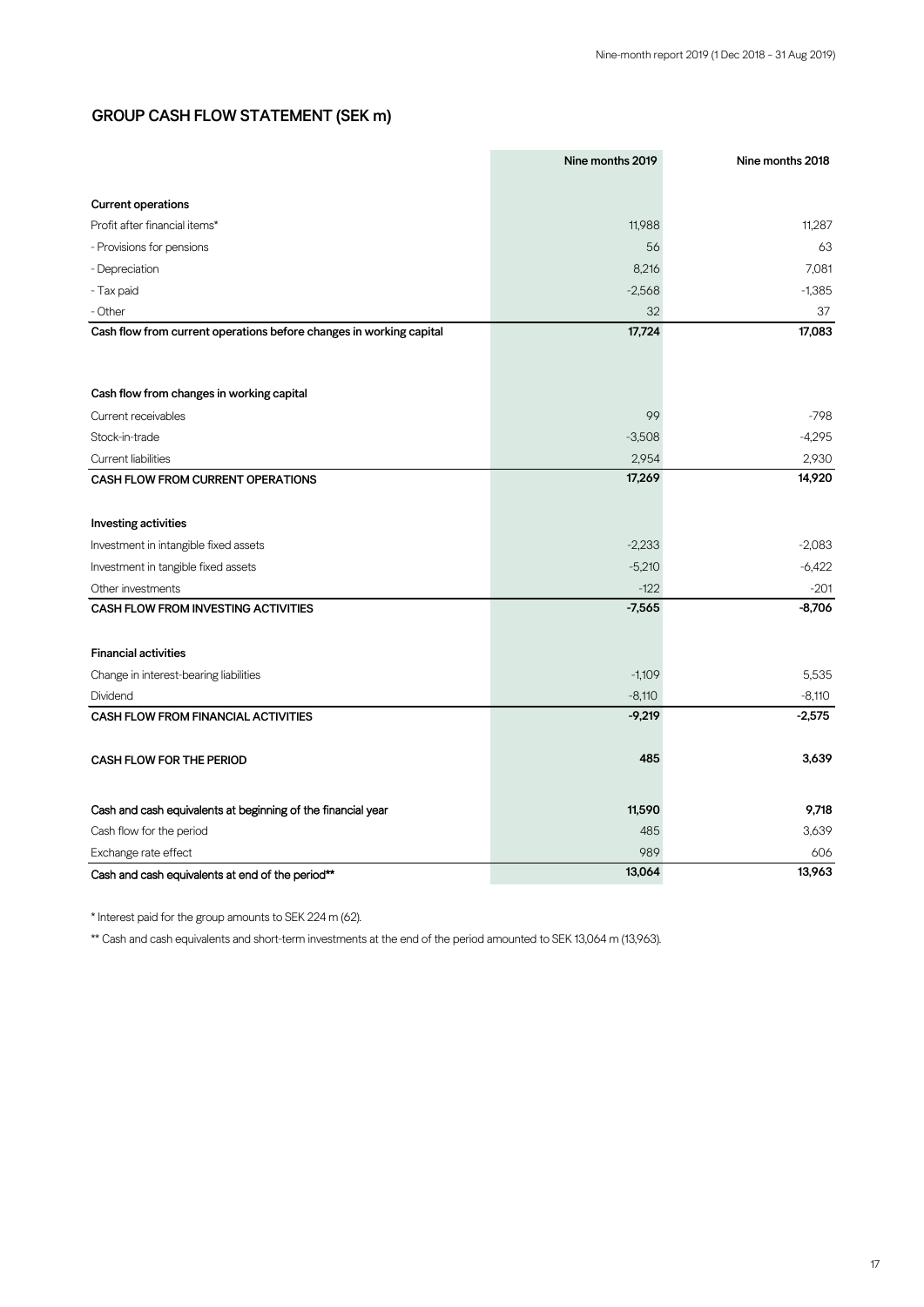#### **FIVE YEAR SUMMARY**

#### **Nine months, 1 December - 31 August**

|                                                             | 2015      | 2016      | 2017      | 2018         | 2019      |
|-------------------------------------------------------------|-----------|-----------|-----------|--------------|-----------|
| Net sales, SEK m                                            | 132,167   | 139,547   | 149,597   | 153,986      | 171,061   |
| Change net sales from previous year in SEK, %               | 22        | 6         | 7         | 3            | 11        |
| Change net sales previous year in local currencies, %       | 12        | 8         | 4         | $\mathbf{1}$ | 6         |
| Operating profit, SEK m                                     | 19,858    | 16,469    | 15,748    | 11,191       | 11,969    |
| Operating margin, %                                         | 15.0      | 11.8      | 10.5      | 7.3          | 7.0       |
| Depreciations for the period, SEK m                         | 4,708     | 5,535     | 6,324     | 7,081        | 8,216     |
| Profit after financial items, SEK m                         | 20,094    | 16,630    | 15,936    | 11,287       | 11,988    |
| Profit after tax, SEK m                                     | 15,372    | 12,722    | 12,191    | 9,109        | 9,231     |
| Cash and cash equivalents and short-term investments, SEK m | 10,963    | 8,680     | 9,665     | 13,963       | 13,064    |
| Stock-in-trade, SEK m                                       | 25,205    | 31,231    | 33,583    | 38,719       | 42,044    |
| Equity, SEK m                                               | 52,030    | 54,146    | 54,521    | 55,029       | 53,409    |
| Number of shares, thousands*                                | 1,655,072 | 1,655,072 | 1,655,072 | 1,655,072    | 1,655,072 |
| Earnings per share, SEK*                                    | 9.29      | 7.69      | 7.37      | 5.50         | 5.58      |
| Equity per share, SEK*                                      | 31.44     | 32.72     | 32.94     | 33.25        | 32.27     |
| Cash flow from current operations                           |           |           |           |              |           |
| per share, SEK*                                             | 10.76     | 10.60     | 9.81      | 9.01         | 10.43     |
| Share of risk-bearing capital, %                            | 68.5      | 63.6      | 59.6      | 50.0         | 45.3      |
| Equity/assets ratio, %                                      | 64.2      | 59.3      | 54.5      | 46.4         | 41.7      |
| Total number of stores                                      | 3,675     | 4,135     | 4,553     | 4,841        | 4,972     |
| Rolling twelve months                                       |           |           |           |              |           |
| Earnings per share, SEK*                                    | 13.05     | 11.03     | 10.94     | 7.92         | 7.72      |
| Return on equity, %                                         | 44.7      | 34.4      | 33.3      | 23.9         | 23.6      |
| Return on capital employed, %                               | 57.3      | 42.9      | 39.8      | 25.0         | 23.1      |

\* Before and after dilution.

For definitions of key figures see the annual report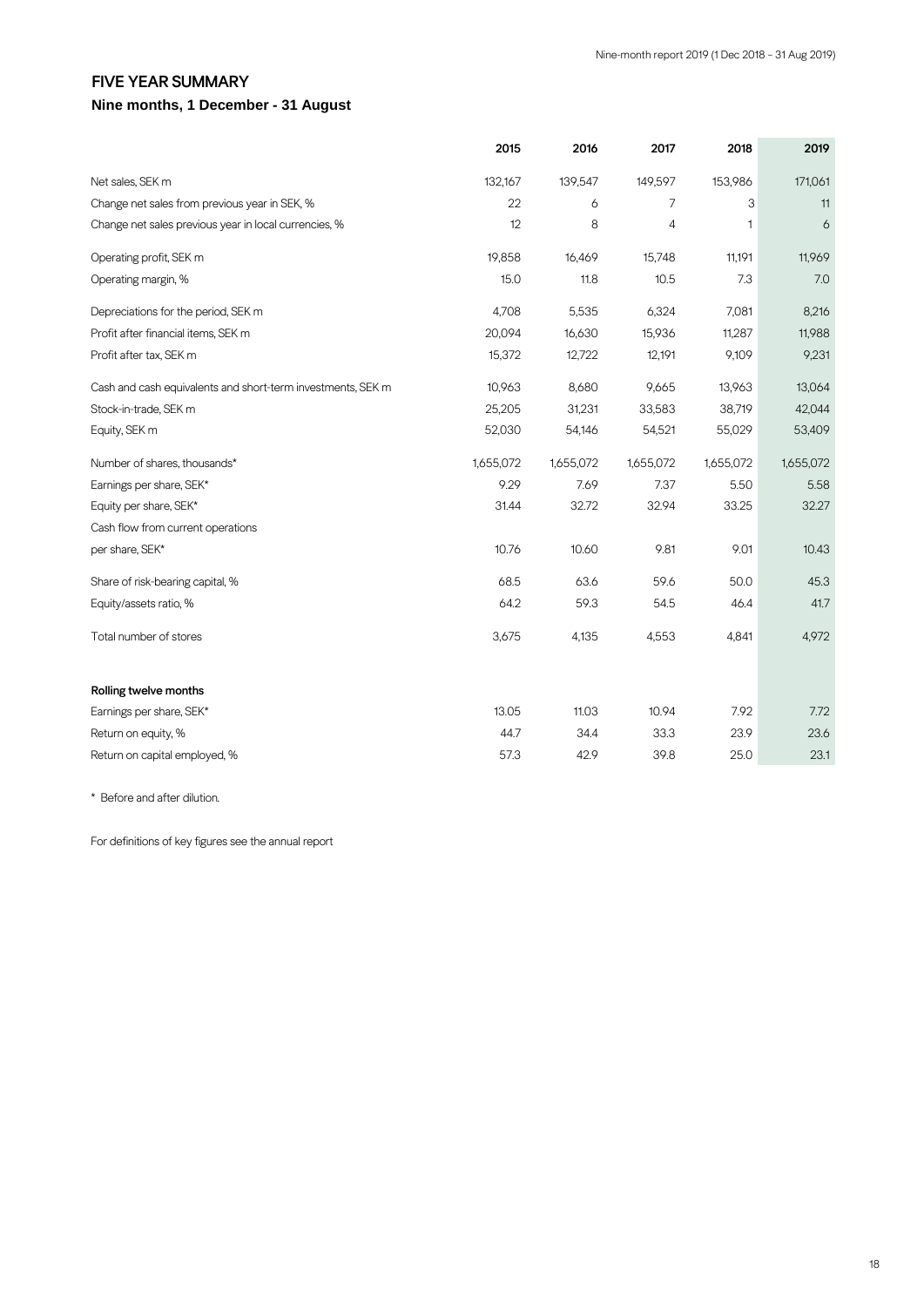## **SEGMENT REPORTING (SEK m)**

|                             | Nine months 2019 | Nine months 2018 |
|-----------------------------|------------------|------------------|
|                             |                  |                  |
| Asia and Oceania            |                  |                  |
| External net sales          | 26,509           | 23,382           |
| Operating profit            | 940              | 194              |
| Operating margin, %         | 3.5              | 0.8              |
|                             |                  |                  |
| Europe and Africa*          |                  |                  |
| External net sales          | 113,274          | 105,431          |
| Operating profit            | 2,593            | 2,330            |
| Operating margin, %         | 2.3              | 2.2              |
|                             |                  |                  |
| North and South America     |                  |                  |
| External net sales          | 31,278           | 25,173           |
| Operating profit            | 906              | $-269$           |
| Operating margin, %         | 2.9              | $-1.1$           |
|                             |                  |                  |
| <b>Group Functions</b>      |                  |                  |
| Net sales to other segments | 61,755           | 46,756           |
| Operating profit            | 7,530            | 8,936            |
| Eliminations                |                  |                  |
| Net sales to other segments | $-61,755$        | $-46,756$        |
|                             |                  |                  |
| Total                       |                  |                  |
| External net sales          | 171,061          | 153,986          |
| Operating profit            | 11,969           | 11,191           |
| Operating margin, %         | 7.0              | 7.3              |

\* South Africa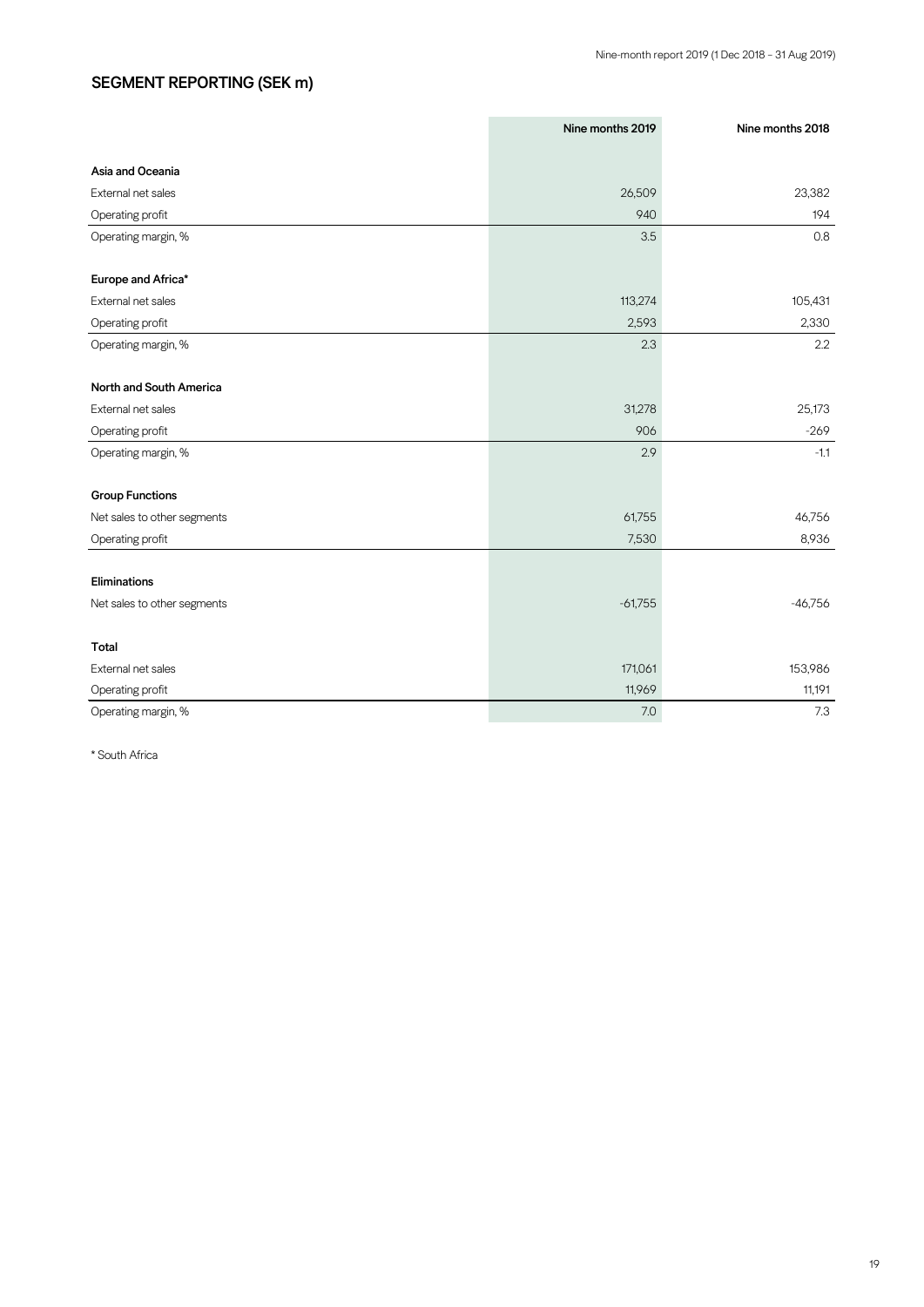#### **PARENT COMPANY INCOME STATEMENT IN SUMMARY (SEK m)**

|                                     | Q3     | Q3     | Nine months | Nine months | 1 Dec 2017- |
|-------------------------------------|--------|--------|-------------|-------------|-------------|
|                                     | 2019   | 2018   | 2019        | 2018        | 30 Nov 2018 |
| External net sales                  |        | 6      | 24          | 16          | 22          |
| Internal net sales*                 | 1,241  | 1,070  | 3,222       | 3,085       | 4,262       |
| <b>GROSS PROFIT</b>                 | 1,248  | 1,076  | 3,246       | 3,101       | 4,284       |
| Administrative expenses             | $-34$  | $-35$  | $-130$      | $-124$      | $-156$      |
| <b>OPERATING PROFIT</b>             | 1,214  | 1,041  | 3,116       | 2,977       | 4,128       |
| Net financial items**               | 772    | 1,494  | 745         | 3,807       | 13,846      |
| <b>PROFIT AFTER FINANCIAL ITEMS</b> | 1,986  | 2,535  | 3,861       | 6,784       | 17,974      |
| Year-end appropriations             |        |        |             |             | $-1,164$    |
| Tax                                 | $-268$ | $-232$ | $-681$      | $-675$      | $-673$      |
| <b>PROFIT FOR THE PERIOD</b>        | 1,718  | 2,303  | 3,180       | 6,109       | 16,137      |

\* Internal sales in the quarter consists of royalty of SEK 1,236 m (1,066) and other SEK 5 m (4) received from group companies and for the nine-month period of royalty of SEK 3,206 m (3,076) and other SEK 16 m (8).

\*\* Dividend income from subsidiaries in the quarter consists of SEK 769 m (1,483) and in the nine-month period of SEK 771 m (3,717).

#### **PARENT COMPANY STATEMENT OF COMPREHENSIVE INCOME (SEK m)**

|                                                                         | Q3    | Q3    | Nine months | Nine months | 1 Dec 2017-   |
|-------------------------------------------------------------------------|-------|-------|-------------|-------------|---------------|
|                                                                         | 2019  | 2018  | 2019        | 2018        | 30 Nov 2018   |
| PROFIT FOR THE PERIOD                                                   | 1,718 | 2,303 | 3,180       | 6,109       | 16,137        |
| Other comprehensive income                                              |       |       |             |             |               |
| Items that have not been and will not be reclassified to profit or loss |       |       |             |             |               |
| Remeasurement of defined benefit pension plans                          |       |       |             |             | $-9$          |
| Tax related to the above remeasurement                                  |       |       |             |             | $\mathcal{P}$ |
| OTHER COMPREHENSIVE INCOME                                              |       |       |             |             | $-7$          |
| TOTAL COMPREHENSIVE INCOME FOR THE PERIOD                               | 1.718 | 2.303 | 3.180       | 6.109       | 16.130        |